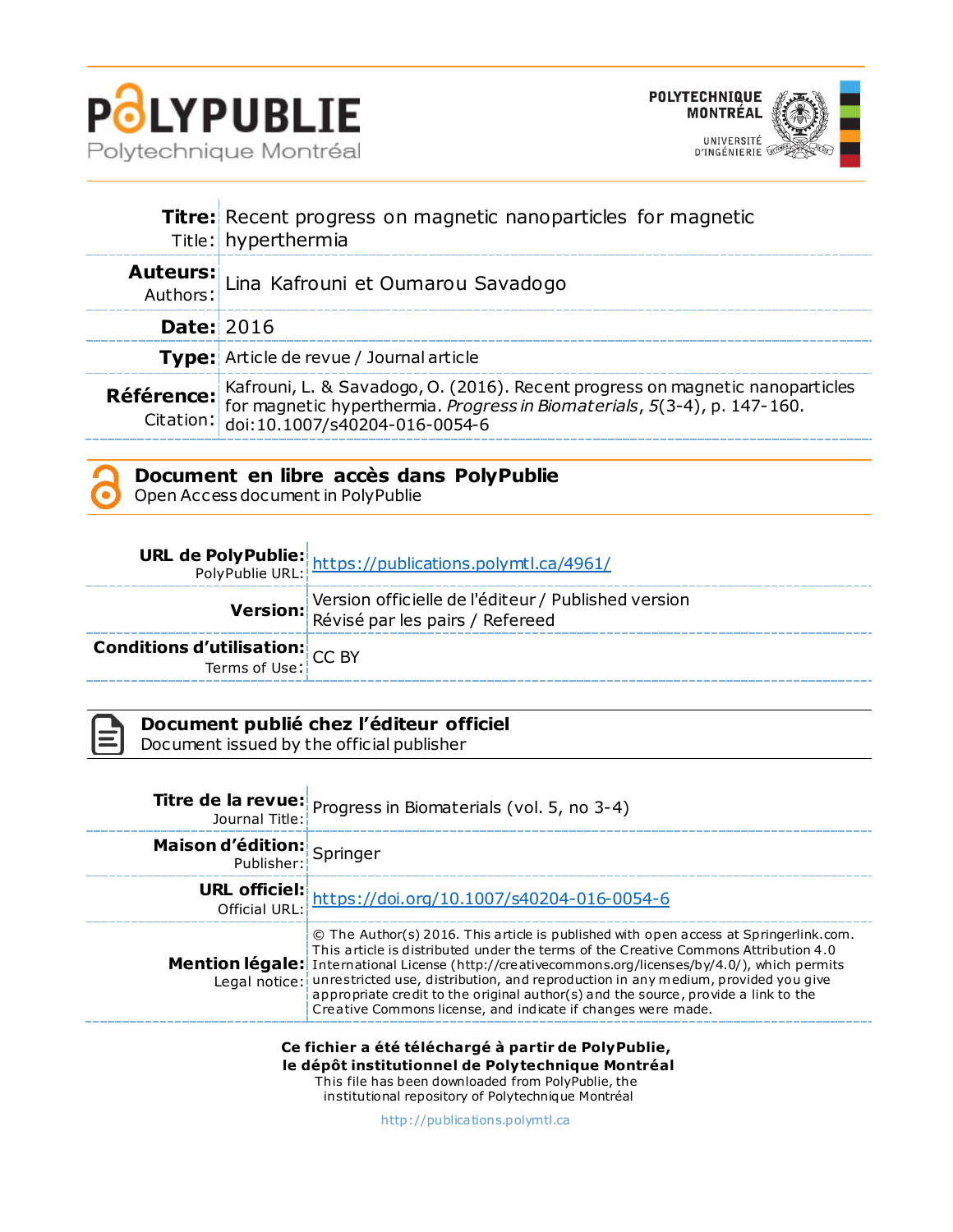REVIEW PAPER



# Recent progress on magnetic nanoparticles for magnetic hyperthermia

Lina Kafrouni<sup>1,2</sup> · Oumarou Savadogo<sup>1,2</sup>

Received: 23 February 2016 / Accepted: 19 August 2016 / Published online: 6 September 2016 © The Author(s) 2016. This article is published with open access at Springerlink.com

Abstract Recent advances in nanomaterials science contributed to develop new micro- and nano-devices as potential diagnostic and therapeutic tools in the field of oncology. The synthesis of superparamagnetic nanoparticles (SPMNPs) has been intensively studied, and the use of these particles in magnetic hyperthermia therapy has demonstrated successes in treatment of cancer. However, some physical limitations have been found to impact the heating efficiency required to kill cancer cells. Moreover, the bio-safety of NPs remains largely unexplored. The primary goals of this review are to summarize the recent progress in the development of magnetic nanoparticles (MNPs) for hyperthermia, and discuss the limitations and advances in the synthesis of these particles. Based on this knowledge, new perspectives on development of new biocompatible and biofunctional nanomaterials for magnetic hyperthermia are discussed.

Keywords Magnetic nanoparticles - Synthesis - Magnetic hyperthermia - Cancer

<sup>1</sup> Department of Chemical Engineering, Polytechnique Montréal, C.P. 6079, Succursale Centre-ville, Montreal, QC H3C 3A7, Canada

Laboratory of New Materials for Energy and Electrochemistry Systems (LaNoMat), Montreal, Canada

## Introduction

According to the National Cancer Institute, cancer is currently the second leading cause of death in the United States, exceeded only by heart disease as the number one killer. A total of 1,620 Americans are expected to die of cancer per day in 2015.

Significant progress has been made so far in nanotechnology for the diagnosis and treatment of cancer. A variety of magnetic nanomaterials has been developed to achieve improved efficacy in cancer therapy as well as reduced side effects compared to conventional therapies. The interest in MNPs is due to their unique magnetic properties; they exhibit diagnostic tool, drug carrier and heat generator for therapy in magnetic resonance imaging (MRI), so-called 'theranostic' and their small sizes, which allow the particles to reach most biological tissues. Currently, iron oxide nanoparticles (IONPs) are the most explored MNPs for magnetic hyperthermia, because of their lack of toxicity and their known pathways of metabolism (Tran et al. [2012a,](#page-13-0) [b](#page-13-0)).

The generation of heat by the exposition of MNPs to a non-invasive alternating magnetic field (AMF) can be used to destroy tumor tissue, given that heat promotes cell apoptosis through irreversible physiological changes (Prasad et al. [2007\)](#page-13-0). This approach is known as magnetic hyperthermia. The basics of the magnetic properties required in MNPs for magnetic hyperthermia applications will be discussed later in detail.

The synthesis methods of MNPs have an impressive impact on the magnetic and morphological properties of the final product (Castellanos-Rubio et al. [2015](#page-11-0)). Therefore, a synthesis method with the ability to rigorously control the composition, size and shape is needed. This paper presents a short review on the current methods for



 $\boxtimes$  Oumarou Savadogo osavadogo@polymtl.ca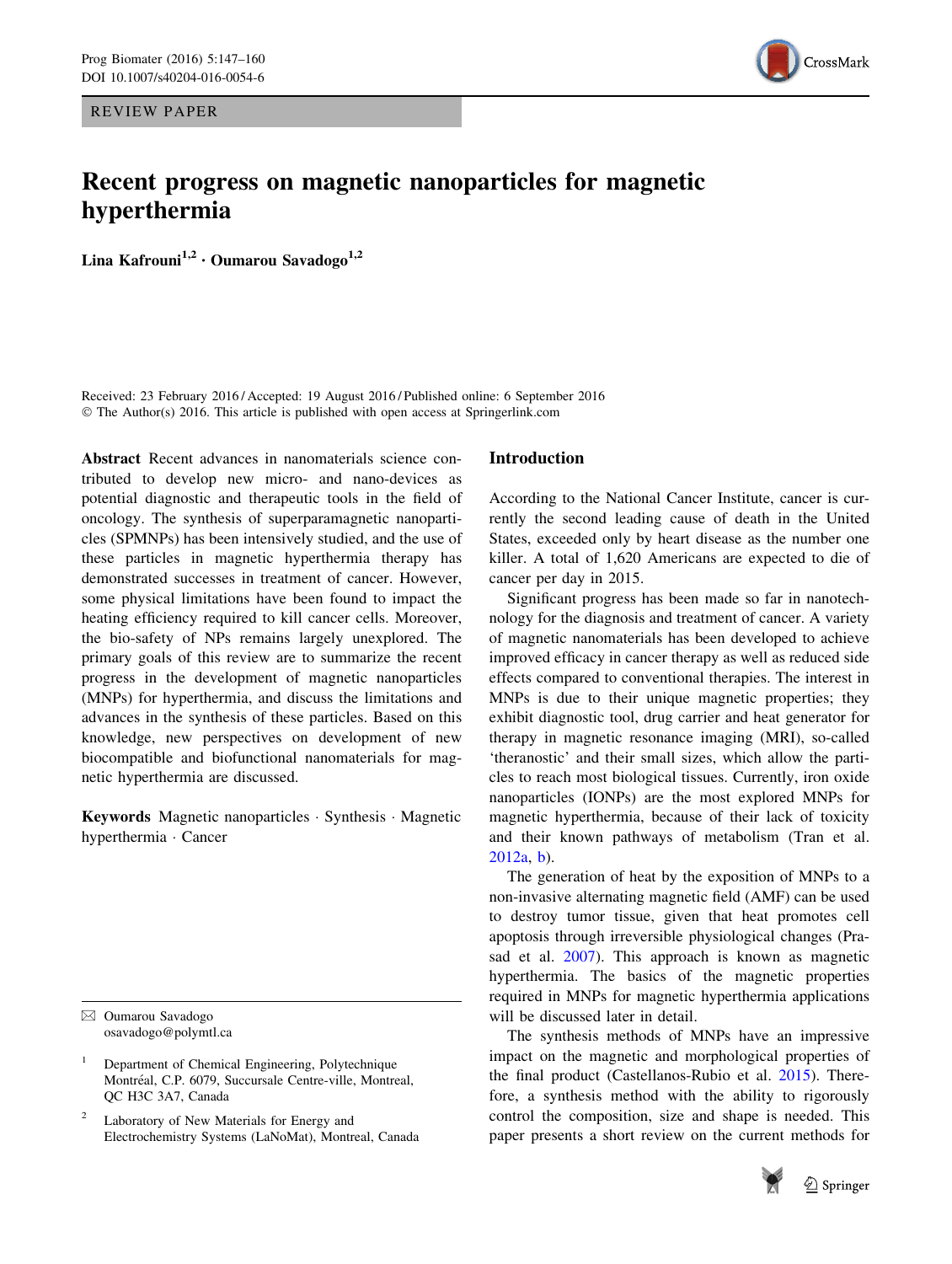<span id="page-2-0"></span>synthesis of MNPs for nanomedicine, and discusses important findings reported earlier.

## Basics of magnetism in magnetic hyperthermia

An understanding of the relationship between physicochemical properties (for example: structure, particle size) and magnetic properties is essential to design new magnetic materials for magnetic hyperthermia applications. Therefore, a review on the basic concepts in nano-magnetism will be discussed shortly.

## Soft and hard magnets

When a ferromagnetic material, such as Iron, nickel and cobalt, is placed in a magnetic field of strength 'H', the atoms acquire an induced magnetic moment 'm' randomly oriented. The magnetic moments pointed in the same direction per volume of atoms are called magnetization 'M'. The magnetic induction 'B' is given by Maxwell's equation (Eq. 1) (Laurent et al. [2011](#page-12-0)).

$$
B = \mu_0 (H + M) \tag{1}
$$

where  $\mu_0$  is the permeability of the free space which equals to  $4\pi$   $10^{-7}$  V.s/A.m.

The small regions of magnetization are called magnetic domains, and the boundaries between domains are called domain walls. In the absence of an external magnetic field, ferromagnetic material does not show any magnetization due to the random orientation of the magnetizations in magnetic domains (Point a, Fig. 1). However, when an external magnetic field is applied, magnetic moments



External Magnetic Field (H)

Fig. 1 Typical hysteresis loop of ferromagnetic materials (adapted from Mody et al. [2013](#page-12-0))

become aligned to the direction of the magnetic field, so the domain walls disappear and the magnetization becomes saturated, the so-called saturation magnetization (Ms) (Fig. 1).

Once the applied magnetic field is removed, ferromagnetic materials keep some memory of the applied field (Point b, Fig. 1), called remanence (Mr). A coercive force must be applied to reduce the remanent magnetization to zero and close the loop.

Ferromagnetic materials can be categorized into soft and hard magnets (Mody et al. [2013\)](#page-12-0). Soft magnets have a low coercivity (Hc), so they can be demagnetized at low magnetic field. However, hard magnets exhibit a high Hc and thus they are difficult to demagnetize.

## Multi-domain to single domain

The magnetostatic (dipole–dipole) energy is inversely proportional to the volume of the particle  $(r^3)$ , and the domain-wall energy is proportional to the area of the wall  $(r^2)$  (Fig. 2) (Spaldin [2011\)](#page-13-0).

By looking at the balance between the magnetostatic energy and the domain wall energy, it is energetically unfavorable to form domain walls below a critical radius, because the domain-wall energy is very low, and a single domain is formed as a result of high magnetostatic energy.

For a sphere containing two semi-sphere domains of opposite magnetization with axial magnetic anisotropy, the critical single-domain radius is given by Eq. (2) (Skomski [2003](#page-13-0)).

$$
r_{\text{critical}} = \frac{36\sqrt{AK_1}}{\mu_0 M_s^2} \tag{2}
$$



Fig. 2 Relative stability of multi-domain and single domain (adapted from Spaldin [2011](#page-13-0))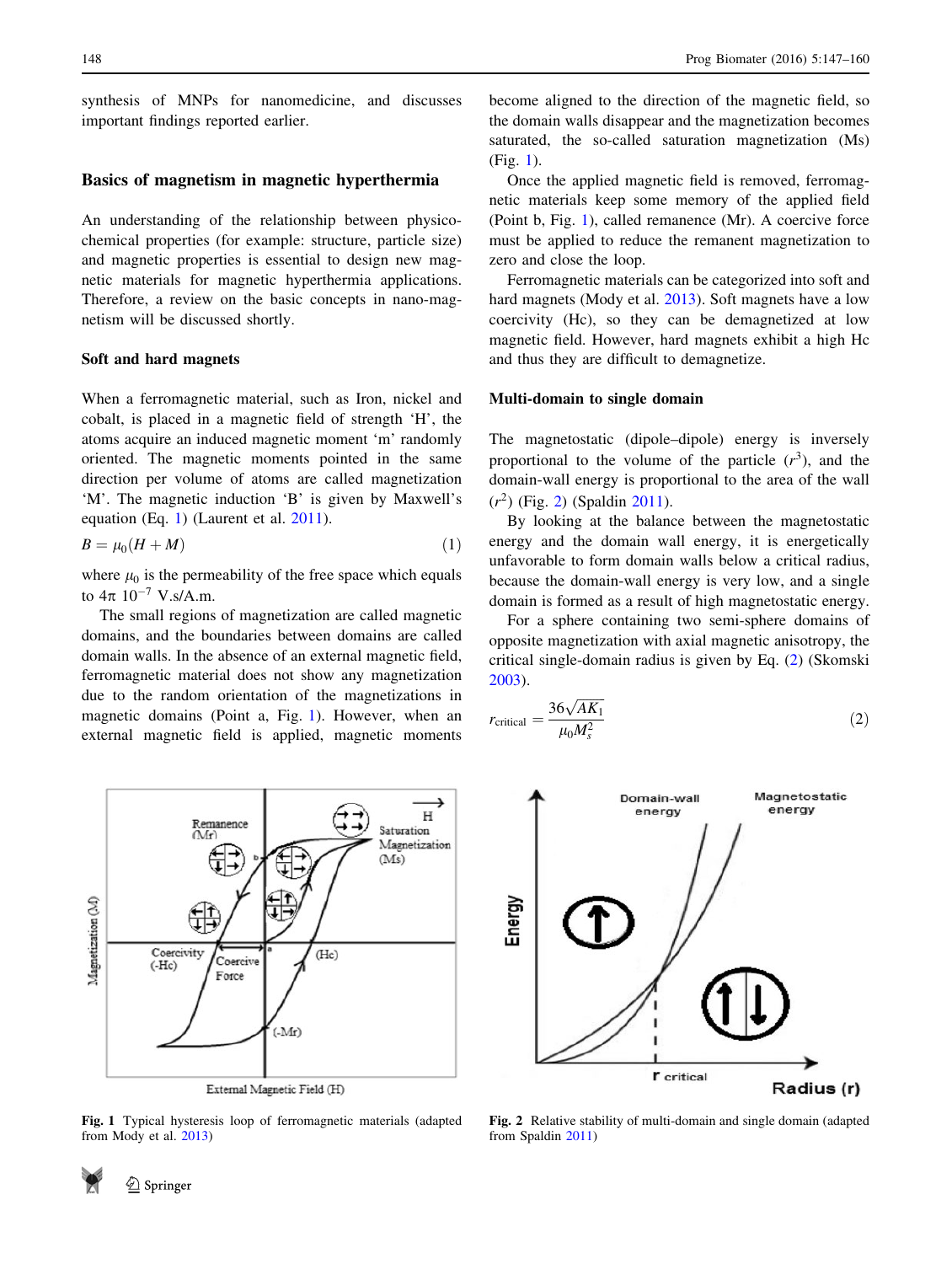where A is the exchange stiffness and  $K_1$  is the first uniaxial anisotropy constant.

The critical radius values corresponding to ferromagnetic elements Fe, Co and Ni are calculated according to Eq. [\(2](#page-2-0)) and are presented in Table 1.

## Superparamagnetism

It has been found that with a further decrease in particle size below the critical radius, the coercivity Hc decreases significantly to reach zero. When the coercivity becomes zero, the particles magnetize in the presence of an external magnetic field and revert to a non-magnetic state when the external magnetic field is removed (Fig. 3) (Mody et al. [2013](#page-12-0)).

This behavior can be explained by the fact that a small magnetic particle less than critical size prefers to be uniformly magnetized along one of its easy axes ( $\theta = 0$ ,  $\theta = \pi$ ), and the energy required to rotate the magnetization away from the easy direction is called magnetic anisotropy energy. In a simple model for a non-interacting singledomain spherical particle with uniaxial anisotropy in zero magnetic field, the magnetic anisotropy energy  $E_A$  is given by an expression of Eq. (3) (Stoner and Wohlfarth [1948\)](#page-13-0).

$$
E_A = \mathbf{K} \cdot \mathbf{V} \cdot \sin^2 \theta \tag{3}
$$

where  $K$  is the anisotropy constant,  $V$  is the volume of the particle and  $\theta$  is the angle between the particle magnetization and the easy magnetization axis of the particle.

According to Eq.  $(3)$ , the magnetic anisotropy energy decreases when the volume of the particle becomes smaller. Furthermore, the anisotropy energy becomes comparable to or even lower than the thermal energy  $(E_{\text{thermal}} = k_B \cdot T$ , where  $k_B$  is Boltzmann constant) (Krishnan [2010\)](#page-12-0). As a result, the energy barrier for magnetization reversal can be overcome thermally (Fig. 4). This phenomenon is called 'superparamagnetism'.

Due to the fact that these particles are magnetically controlled by an external magnetic field and maintain a colloidal stability upon removal of the external magnetic field, superparamagnetic particles have a unique advantage for biomedical applications.

Table 1 Magnetic parameters at room temperature (Skomski [2003](#page-13-0))

| Ferromagnetic particles   | Fe   | Co   | Ni       |
|---------------------------|------|------|----------|
| $A$ ( $pJ/m$ )            | 8.3  | 10.3 | 3.4      |
| $K1$ (MJ/m <sup>3</sup> ) | 0.05 | 0.53 | $-0.005$ |
| $\mu_0 \cdot M_s$ (T)     | 2.15 | 1.76 | 0.61     |
| $r_{\rm C}$ (nm)          | 6    | 34   | 16       |



External Magnetic Field (H)

Fig. 3 The magnetic response characteristic of a superparamagnetic material (adapted from Mody et al. [2013](#page-12-0))



Fig. 4 Schematic of anisotropy energy barrier for magnetization reversal (adapted from Stoner and Wohlfarth [1948](#page-13-0))

For spherical magnetic particles, the transition from single domain to superparamagnetic ' $r_0$ ' depends on the size and/or geometry of the particles and can be determined by the following Eq. (4) (Martel [2015](#page-12-0)):

$$
r_0 = \left(\frac{6 \cdot k_B \cdot T_B}{K}\right)^{1/3} \tag{4}
$$

where  $T_B$  is the blocking temperature.

Table [2](#page-4-0) provides calculated values of the transition radius ' $r_0$ ', according to Eq. (4), for the main magnetic nanomaterials (Martel [2015](#page-12-0); Kolhatkar et al. [2013](#page-12-0)).

Although particle moves toward superparamagnetism when the size of the particle decreases below the transition point and becomes suitable for biomedical application, the saturation magnetization 'Ms' reduces. The magnitude of

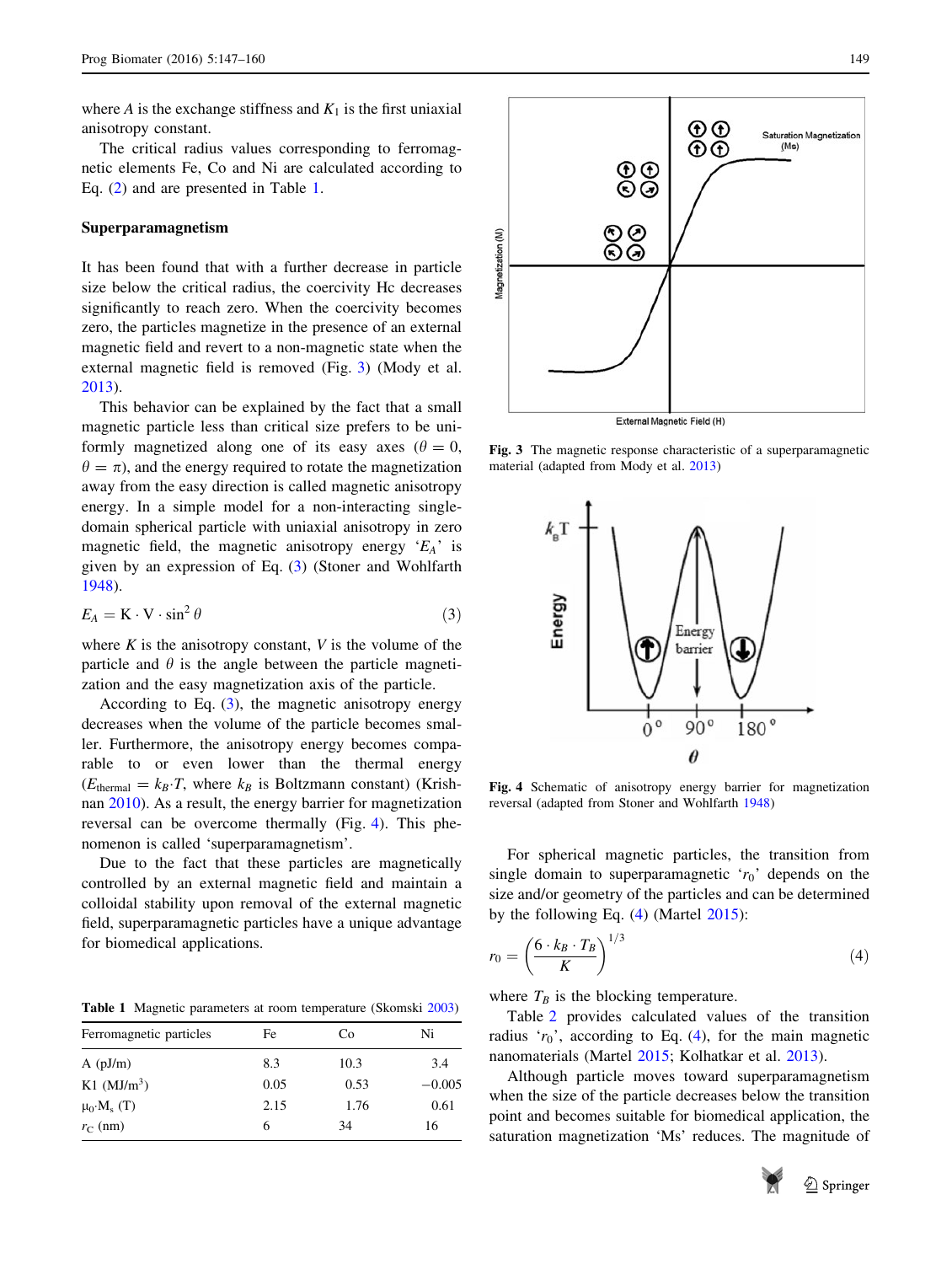<span id="page-4-0"></span>Table 2 Maximum radius for superparamagnetic NPs of different compositions (Martel [2015;](#page-12-0) Kolhatkar et al. [2013\)](#page-12-0)

| Superparamagnetic NPs<br>$\overline{\phantom{a}}$ | UC. | CoPt | Fe <sub>2</sub> O <sub>4</sub> | FeCo | $T$ C3 $U_4$ | Fe <sub>2</sub>          | $E$ e $Pt$ | Ni                |
|---------------------------------------------------|-----|------|--------------------------------|------|--------------|--------------------------|------------|-------------------|
| $r_0$ (nm)                                        |     |      |                                | 10   | ⊥∠.J         | $\overline{\phantom{a}}$ | $\cdot$    | . .<br><br>$\sim$ |

Ms is inversely proportional to the ratio of disordered spin layer at the surface to the radius of the particle, which significantly increases when the size of the nanoparticle becomes too small. The relationship between Ms, the size and the disordered spin layer is described by Eq. (5) (Jun et al. [2008\)](#page-12-0):

$$
Ms = Ms_b \left[ \frac{(r - d)}{r} \right]^3 \tag{5}
$$

where  $d$  is the thickness of the particle's surface exhibiting disordered spins, and  $Ms<sub>b</sub>$  is the bulk Ms. Recent studies on the effect of the size of MNPs upon its saturation magnetization are summarized in Table 3. According to the studies listed in Table 3, the Ms increases with the size of the MNPs due to the reduction of the spin disorder effect.

Recent study done by Guardia et al. have demonstrated that the surface coating of iron oxide  $(Fe<sub>3</sub>O<sub>4</sub>)$  NPs with oleic acid increases their measured Ms to reach the bulk value, by reducing the level of surface spin disorder (Guardia et al. [2007\)](#page-12-0).

#### Heat generation

Heating tumor cells with SPMNPs by magnetic hyperthermia is based on Neel and Brownian relaxations. In the presence of an external alternating magnetic field, the magnetic moment rotates and the nanoparticle itself rotates, then relaxes back to their original magnetic field orientation. The rotation of the magnetic moment (Neel mode) and the friction arising from particle oscillations (Brownian mode) leads to a phase lag between applied magnetic field and the direction of the magnetic moments. As a result, the heat is released.

Table 3 Magnetizations of a variety of types of MNPs of varying sizes

| <b>MNPs</b>                    | Size (nm) | $Ms$ (emu/g) | References            |
|--------------------------------|-----------|--------------|-----------------------|
| Co Fe <sub>2</sub> $O_4$       | 4.2       | 30.6         | Pereira et al. (2012) |
|                                | 4.8       | 46.0         |                       |
|                                | 18.6      | 48.8         |                       |
| Fe <sub>3</sub> O <sub>4</sub> | 4.9       | 60.4         |                       |
|                                | 6.3       | 64.8         |                       |
| Ni                             | 24        | 25.3         | He and Shi $(2012)$   |
|                                | 50        | 32.3         |                       |



$$
SAR \text{ or } SLP \ (W/g) = C \frac{\Delta T}{\Delta t}
$$
 (6)

where C is the specific heat capacity of water, and  $\Delta T/\Delta t$  is the rate of change of temperature versus time.

According to Rosensweig ([2002\)](#page-13-0), there is a strong relationship between the SAR of SPMNPs and its magnetic relaxation ' $\tau$ ' (Eq. 7).

$$
SAR = 4.1868\pi\mu_0^2 \frac{\varphi M_s^2 V}{1000kT} \cdot H_0^2 v \frac{2\pi v \tau}{1 + (2\pi v \tau)^2}
$$
(7)

where  $\varphi$  is the volume fraction of the SPMNPs,  $V = \frac{4\pi r^3}{3}$  is the magnetic volume for a particle of radius r,  $H_0$  is the magnetic field intensity,  $v$  is the frequency of the oscillating magnetic field and  $\tau$  is the relaxation time. The other parameters ( $\mu_0$  is the permeability of the free space),  $\pi$ ,  $k$  (Boltzmann constant) and  $T$  (temperature of the sample) have their classical meanings.

Also, Eq. (7) shows that the SAR strongly depends on the  $M_s$  and the volume fraction of the SPMNPs. Not only high  $M_s$  values are required for thermal energy dissipation in the tumor cells, but also to give more control on the magnetophoretic velocity of the MNPs  $V_{\text{mag}}$ ' in the blood using external magnetic field (Grief and Richardson [2005\)](#page-12-0) (Eq. 8).

$$
V_{\text{mag}} = \frac{M_s \cdot V_{\text{microdevice}} \cdot \nabla B}{6 \cdot \pi \cdot R_{\text{microdevice}} \cdot \mu}
$$
 (8)

where  $V_{\text{microdevice}}$  is the volume of microdevice  $(m^3)$ ,  $\nabla B$  is the magnetic gradient applied  $(T/m)$ ,  $R$ <sub>microdevice</sub> is the microdevice radius  $(m)$  and  $\mu$  is the blood viscosity (Pa.s).

Theoretically, a critical diameter  $d_c$  is defined as the diameter for which the Neel relaxation time ' $\tau_N$ ' (Eq. 9) is equal to the Brownian relaxation time ' $\tau_B$ ' (Shliomis and Stepanov [1990](#page-13-0)) (Eq. [10](#page-5-0)). For small particles with a diameter  $\langle d_c, \text{N} \rangle$  relaxation is predominant. However, the heating is primarily due to Brownian rotation in larger particles with a diameter  $>d_c$ . The dominating contribution will be by the faster relaxation time.

$$
\tau_N = \tau_0 e^{\frac{KV}{k_B T}} \tag{9}
$$

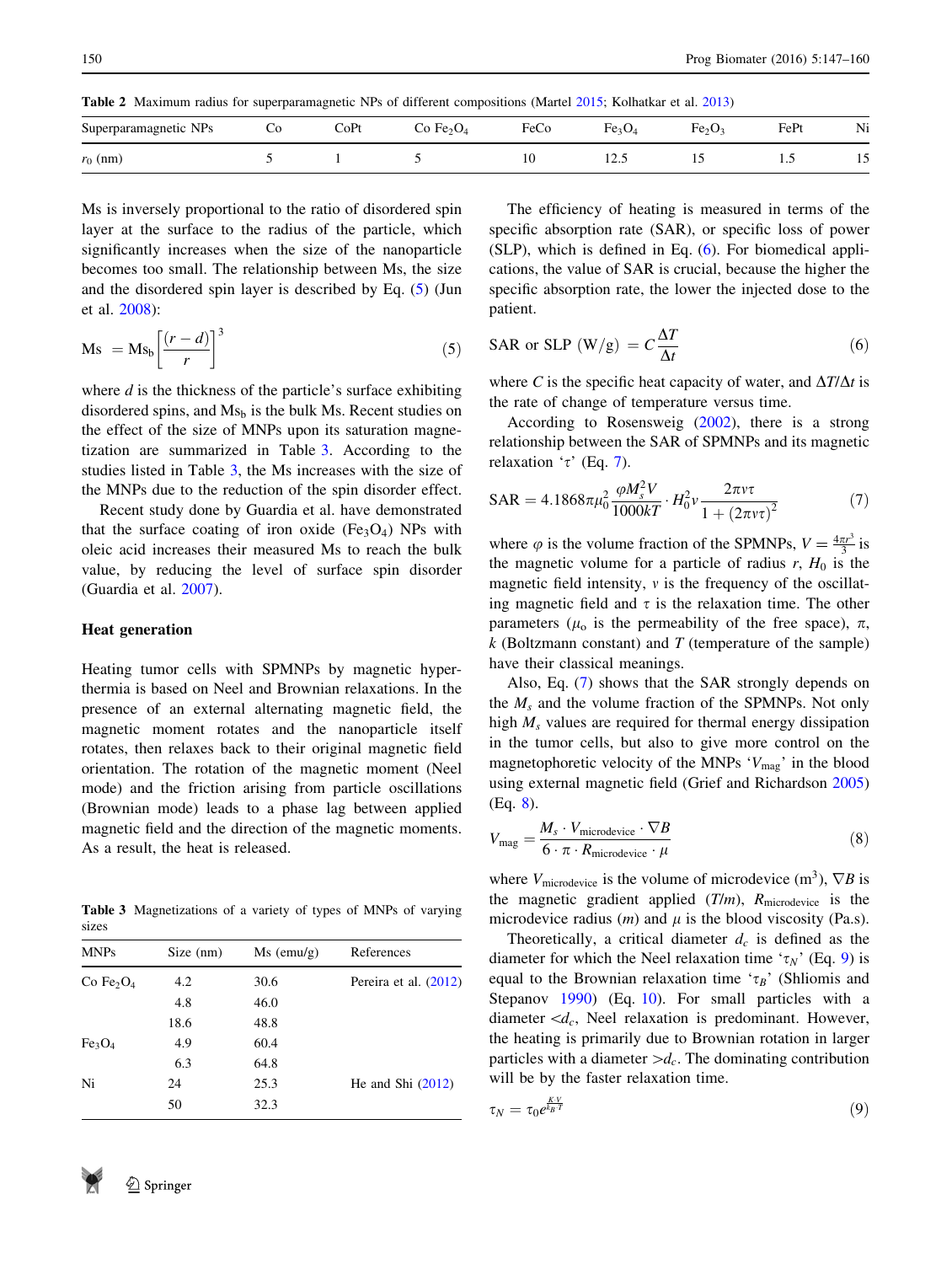<span id="page-5-0"></span>
$$
\tau_B = \frac{3\eta V_B}{k_B \cdot T} \tag{10}
$$

where  $K$  is the anisotropy constant of magnetite which is over the range of 23,000–100,000 J  $m^{-3}$ , while  $\tau_0 \approx 10^{-9} - 10^{-12}$  s is the relaxation time of non-interacting MNPs,  $\eta$  is the viscosity of the surrounding liquid and  $V_B$  is the hydrodynamic volume of the particle;  $k_B$  is the Boltzmann constant and  $T$  is the temperature of the sample.

The frequency  $v_N$  for maximal heating via Neel relaxation is given by Eq. (11), and the frequency  $v_B$  for maximal heating via Brown rotation is given by Eq. (12) (Fannin and Charles [1991](#page-11-0)).

$$
2\pi v_N \tau_N = 1 \tag{11}
$$

$$
2\pi v_B \tau_B = 1 \tag{12}
$$

When the diameter of the particle is close to  $d_c$ ,  $\tau_N \approx \tau_B$  and an effective relaxation time ' $\tau_{\text{eff}}$ ' is defined in Eq. (13). The frequency for maximal heating ' $v_{\text{eff}}$ ' is then given by Eq. (14) (Fannin et al. [1993\)](#page-12-0).

$$
\tau_{\rm eff} = \frac{\tau_N \tau_B}{(\tau_N + \tau_B)}\tag{13}
$$

 $2\pi v_{\rm eff} \tau_{\rm eff} = 1$  (14)

Recent research optimized the heating efficiency by tuning the MNPs size to match the total relaxation time  $(\tau_{\text{total}} = \tau_{\text{N}} + \tau_{B})$  to the applied frequency  $(v = \frac{1}{2\pi \tau_{\text{total}}})$ (Khandhar et al. [2011\)](#page-12-0).

The strong dependence of the SAR on multiple magnetic properties such as saturation magnetization and relaxation time, physical parameters like size, shape and composition can be tailored to enhance the heat dissipation and thus lower the injected dose of SPMNPs in the tumor site.

#### Biomaterials for magnetic hyperthermia

To develop excellent candidates for magnetic hyperthermia, it is very important to review the recent advances and limitations in the development of MNPs for magnetic hyperthermia applications.

Superparamagnetic iron oxide nanoparticles (SPIONs) are the most used MNPs for biomedical applications, especially magnetic hyperthermia. They received considerable attention due to their biocompatibility compared to other magnetic materials such as cobalt and nickel (Tran et al. [2012a,](#page-13-0) [b](#page-13-0)). The high biocompatibility of IONPs is due to well-controlled cell homeostasis by uptake, excretion and storage (Chenga et al. [2005\)](#page-11-0).

However, nickel and cobalt are susceptible to oxidation and toxic, even though they exhibit a high magnetic moment, because they are not essential elements to the body like iron and thus accumulate in the body and cause

illness. It is worth noting that SPIONs may induce dermal toxicity via their ability to be internalized and thereby initiate oxidative stress leading to inflammation (Murray et al. [2013\)](#page-13-0).

IONPs become superparamagnetic at room temperature when their radius is below about 15 nm (Kolhatkar et al. [2013](#page-12-0)), and aggregation is a common phenomenon among SPIONs (Wu et al. [2015\)](#page-13-0). Therefore, bare SPIONs are coated against aggregation by either non-magnetic or magnetic shell (Zenga et al. [2004](#page-14-0)). Usually, the type of coatings has an impact on the heating efficiency of the core through modifying the surface properties. Details on the types of shells used to protect IONPs and their effect over magnetic properties will be discussed.

Among iron oxides, magnetite  $(F_{e3}O_4)$  and maghemite  $(\gamma$ -Fe<sub>2</sub>O<sub>3</sub>) are very popular candidates and have unique magnetic properties suitable for biomedical applications.

Iron metal (Fe) has a higher magnetization than magnetite and maghemite. However, Fe is highly susceptible to oxidation, which limits its use for biomedical applications. Qiang et al. synthesize oxidative stable Fe-core MNPs coated with iron oxide and having an increasing Ms from about 80 emu/g (at the cluster size of 3 nm) to 200 emu/g (at the size of 100 nm) (Qiang et al. [2006\)](#page-13-0).

In general, MNPs are coated with a selected material to enhance their colloidal stability and biocompatibility or to offer them the capacity to functionalize the surface, like in the case of a coating of silica  $(SiO<sub>2</sub>)$  (Rittikulsittichai et al. [2013](#page-13-0)). Furthermore, coating can be used to modify MNPs surface to increase their Ms and consequently increase the SAR.

Studies show that coating MNPs with non-magnetic material, for example  $Fe<sub>3</sub>O<sub>4</sub>$  coated with  $SiO<sub>2</sub>$  (Larumbe et al. [2012a,](#page-12-0) [b\)](#page-12-0), will reduce Ms (from 72 emu/g to 37 emu/ g) and hence SAR (from  $1.5 \pm 0.1$  to  $1.08 \pm 0.04$  W/g) as compared to uncoated MNPs. The decrease in Ms was attributed to the enhanced surface spin effects, and thus not all the IONPs mass contribute to Ms. Furthermore, the effective anisotropy constant ' $K_{\text{eff}}$ ' increases due to the strain and surface spin disorders created by  $SiO<sub>2</sub>$  coating, and the blocking temperature  $T_B$  experiences similar variations since  $T_B$  is defined as the product of the  $K_{\text{eff}}$  and the volume of the nanoparticles 'V' (Eq. 15) (Coskun et al. [2010](#page-11-0)).

$$
T_B = \frac{K_{\text{eff}} \cdot V}{25 \cdot k_B} \tag{15}
$$

Surface spin effect (or surface spin disorder) is the result of the surface electrons engagement in the bond with the coating material, which no longer participate in the magnetic super-exchange bonds between metal cations (example: Fe–O–Fe), and thus reduce the coordination between surface spins (Kodama et al. [1996](#page-12-0)).

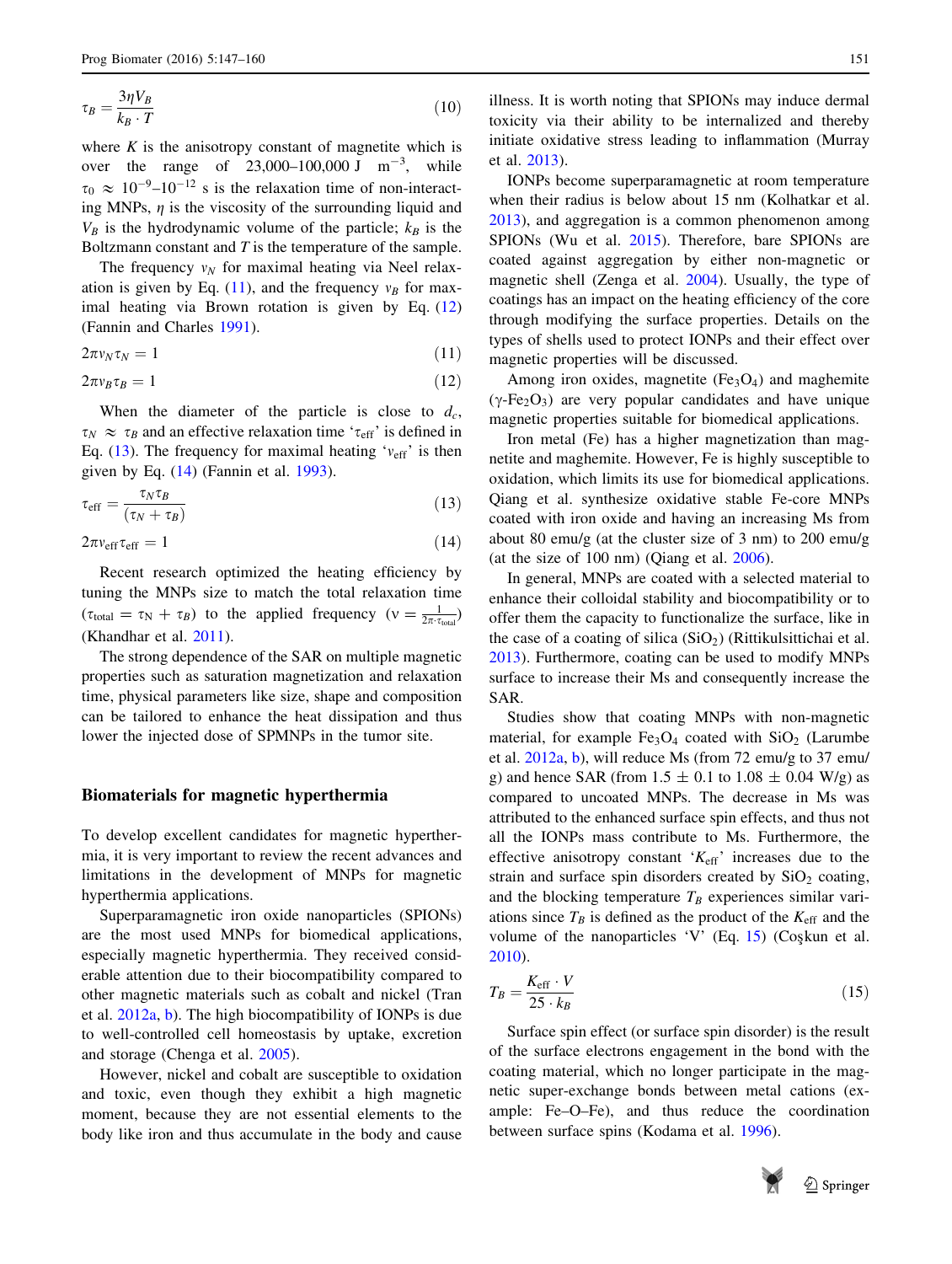$Fe<sub>3</sub>O<sub>4</sub>$  NPs coated with  $SiO<sub>2</sub>$  and functionalized with propylamine groups showed higher magnetization saturation (Ms  $\approx$  42 emu/g) than uncoated Fe<sub>3</sub>O<sub>4</sub> (Ms  $\approx$  27 emu/g), where both were synthesized by thermal decomposition in oleic acid (Woo et al. [2005\)](#page-13-0). It seems that the surface of  $Fe<sub>3</sub>O<sub>4</sub>$  is magnetically more active in Fe3O4 NPs coated with silica-propylamine than that of uncoated  $Fe<sub>3</sub>O<sub>4</sub>$  covered with oleic acid.

On the contrary,  $Fe<sub>3</sub>O<sub>4</sub>$  NPs coated with silica-propylamine showed slightly lower magnetization saturation (Ms  $\approx$  58 emu/g) than uncoated Fe<sub>3</sub>O<sub>4</sub> (Ms  $\approx$  60 emu/g) (Yamaura et al.  $2004$ ), where  $Fe<sub>3</sub>O<sub>4</sub>$  NPs were obtained by co-precipitation in aqueous medium. The contradictory results of these two studies suggest that the synthesis and coating methods can be tailored to enhance the magnetic properties of the MNPs.

Capping Co-MNPs with metallic shell (such as Cu or Au) provides us a high tuning opportunity over the magnetic properties (for example, enhanced surface anisotropy and higher blocking temperature), due to the bonding of the d-orbital electrons of the core to the conduction band orbitals of the capping layer (Luis et al. [2006](#page-12-0)). This suggests that the surface anisotropy is mainly determined by the electronic states of the core–shell metals and, therefore, it could be tuned by choosing materials with appropriate electronic band structures.

For hyperthermia applications, an SLP of 1000 W/g is necessary at 100 kHz and 20 mT (human-compatible conditions). By taking advantage of the exchange coupling between a magnetically hard core  $(CoFe<sub>2</sub>O<sub>4</sub>)$  and soft shell (Mn Fe<sub>2</sub>O<sub>4</sub>), MNPs exhibiting a significant enhancement in SLP have been developed (Lee et al. [2011\)](#page-12-0). Various combinations of core–shell nanoparticles tuned Ms of the single-component MNPs to achieve high SLP while maintaining the superparamagnetism. For example  $Zn_{0.4}Co_{0.6}Fe_2O_4$  core and  $Zn_{0.4}Mn_{0.6}Fe_2O_4$  shell MNPs have an SLP of 3866 W/g and thus exhibit 1.7 times higher SLP than that for  $CoFe<sub>2</sub>O<sub>4</sub>(core) MnFe<sub>2</sub>O<sub>4</sub>(shell) MNPs$ (2274.12 W/g) and 34 times larger than that for commercial Feridex Fe<sub>3</sub>O<sub>4</sub> NPs (114 W/g).

Spherical Mn  $Fe<sub>2</sub>O<sub>4</sub>$  SPMNPs show lower SLP of 411 W/g  $(r = 15 \text{ nm})$  when compared to that of Mn Fe<sub>2</sub>O<sub>4</sub>(core) Co Fe<sub>2</sub>O<sub>4</sub>(shell) ( $r = 15$  nm) where SLP is about 3034 W/g (Noh et al. [2012\)](#page-13-0). Clearly, core–shell design has the advantage in achieving large SLP while keeping the superparamagnetism of the nanoparticle. In the same work, cubes of Co Fe<sub>2</sub>O<sub>4</sub> coated with  $Zn_{0.4}Fe_{2.6}O_4$ showed a 4-fold increase in coercivity as compared to the core alone. This increase is consequently followed by a dramatically higher SAR for the shell-core MNPs (10,600 W/g) when compared to that of MNPs composed of just the core (4060 W/g).

Many efforts have been dedicated toward understanding the relationship between the shape of MNPs and their magnetic properties. Several studies showed that the Ms is proportional to the volume of the particle  $(V)$  with the same crystalline composition but different shape (Chou et al. [2009](#page-11-0); Shevchenko et al. [2003](#page-13-0)), due to the decrease of the surface-to-volume ratio and consequently surface spin disorder. For example, considering MNPs having the same unit size  $(d)$  (where 'd' corresponds to the side length for nanocubes, the width for nanorods and the diameter for nanospheres), the V of nanocube is higher than the V of nanorod, and the V of nanosphere is lower than the V of nanorod. Therefore, the same order of Ms is expected (Ms of nanocube  $>$  Ms of nanorod  $>$  Ms of nanosphere).

A study on the effect of the shape of  $Fe<sub>3</sub>O<sub>4</sub>$  NPs over its saturation magnetization is done by Zhen et al. (Zhen et al. [2011](#page-14-0)). The authors observed a higher Ms for the cubic shape ( $Ms = 40$  emu/g) compared to the spherical shape  $(Ms = 31$  emu/g), where the volume of the cube is slightly higher than that of the sphere ( $V_{\text{cube}} > V_{\text{sphere}}$ ). They attributed the lower magnetization of spherical  $Fe<sub>3</sub>O<sub>4</sub>$  NPs to their crystalline defect structure or greater degree of oxidation and non-magnetic iron oxide  $(Fe<sub>2</sub>O<sub>3</sub>)$  content.

According to Noh et al. ([2012\)](#page-13-0), the cubic shape of  $Zn<sub>0.4</sub>Fe<sub>2.6</sub>O<sub>4</sub>$  has a higher Ms (165 emu/g) value than the spherical shape (145 emu/g) with the same volume. In fact, the surface of the cube shape has a smaller surface anisotropy since its topology comprises low energy facets. As a result, disordered magnetic spins in cubic NPs (4 %) are lower than in spherical NPs (8 %).

However, in a study done by Montferrand et al. on  $Fe<sub>3</sub>O<sub>4</sub>$  NPs (Montferrand et al. [2013](#page-12-0)) Ms for the cubic shape (40 emu/g) is lower than the spherical shape (80 emu/g) of the same size. Unexpected Ms could be related to size polydispersity and polymorphism detected in TEM images.

Magnetic properties are also defined by the atomic state of the elements, especially the number of unpaired valence electrons. For example, Fe(III) have five unpaired electrons and thus a moment of  $5 \times 1.73 = 8.65$  Bohr magnetons. Moreover, the distribution of ions in the structure is another parameter responsible for the determination of the moment. For example, in an inverse spinel structure of ferrites, the magnetic moments of the cations in the octahedral sites are aligned parallel to the magnetic field, and the ones in the tetrahedral sites are antiparallel, leading to a decrease in the net moment (Lee et al. [2006](#page-12-0)).

Hence, doping MNPs with cations is of great interest in nanomedicine because it tailors the physical and magnetic properties, without affecting its crystal structure, due to the nature of the cation and its relative distribution in the tetrahedral and octahedral sites (Fantechi et al. [2012](#page-12-0)).

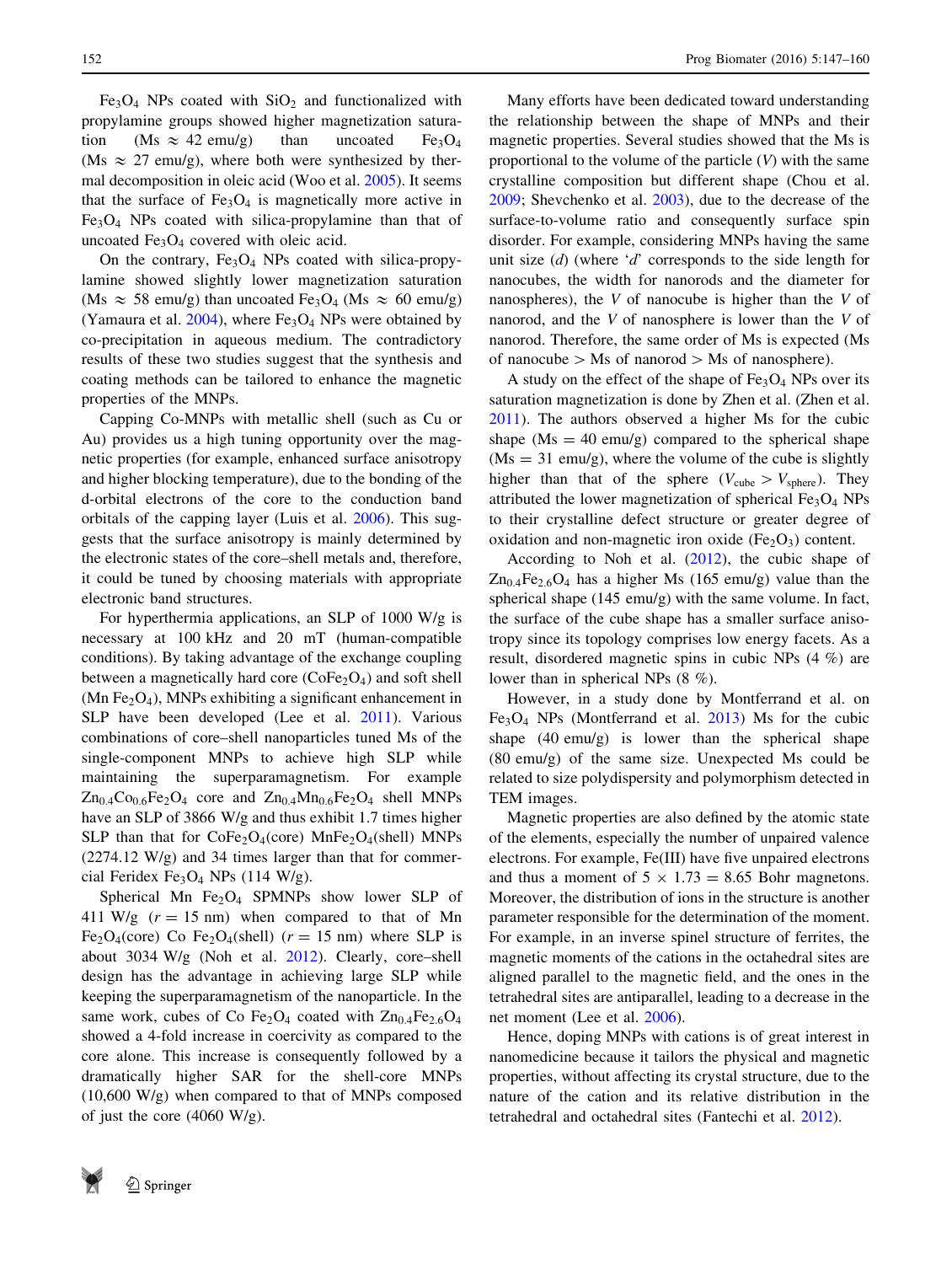Lee et al. ([2006\)](#page-12-0) compared the crystal structure of four spinel ferrites  $(M \ Fe_2O_4)$ : MnFe<sub>2</sub>O<sub>4</sub> (110 emu/g), Fe Fe<sub>2</sub>O<sub>4</sub> (101 emu/g), CoFe<sub>2</sub>O<sub>4</sub> (99 emu/g), and NiFe<sub>2</sub>O<sub>4</sub> MNPs (85 emu/g). MnFe<sub>2</sub>O<sub>4</sub> had a mixed spinel structure, where  $Mn^{2+}$  and  $Fe^{3+}$  occupied both octahedral and tetrahedral sites, and an inverse spinel structure where  $Mn^{2+}$  and Fe<sup>3+</sup> occupied octahedral sites and only Fe<sup>3+</sup> occupied the tetrahedral sites.

The inclusion of  $Ni^{2+}$  in the ferrite spinel structure  $(Ni_xFe_{3-x}O_4$  with  $x = 0$ , 0.04, 0.06 and 0.11) has no substantial change in the value of Ms, where  $Ni^{2+}$  occupy  $Fe<sup>2+</sup> octahedral sites (Larumbe et al. 2012a, b)$  $Fe<sup>2+</sup> octahedral sites (Larumbe et al. 2012a, b)$  $Fe<sup>2+</sup> octahedral sites (Larumbe et al. 2012a, b)$  $Fe<sup>2+</sup> octahedral sites (Larumbe et al. 2012a, b)$  $Fe<sup>2+</sup> octahedral sites (Larumbe et al. 2012a, b)$ . Gabal et al. examined the  $\text{Zn}^{2+}$  doped nickel ferrite (Ni<sub>1-x</sub>Zn<sub>x</sub>Fe<sub>2</sub>O<sub>4</sub>;  $0 \lt x \lt 1$  and noticed that the Ms increases by increasing Zn doping levels up to 0.5 (Jalalya et al. [2010](#page-12-0)). This behavior can be explained by the fact that magnetite (Fe<sub>3</sub>O<sub>4</sub>), with a spinel structure, has Fe<sup>3+</sup> ions occupying tetrahedral (inverse) sites and  $Fe^{2+}$  with  $Fe^{3+}$  ions residing in the octahedral sites. During cation exchange  $Fe^{2+}$  in octahedral site is replaced by  $Ni^{2+}$  and NiFe<sub>2</sub>O<sub>4</sub> is formed. Since the tetrahedral and octahedral sites are antiferromagnetically coupled, the net moment of Ni ferrite equals the moment of octahedral site  $(Ni^{2+}, Fe^{3+})$  minus the moment of tetrahedral  $(Fe^{3+})$ . The inclusion of non-magnetic  $\text{Zn}^{2+}$  in NiFe<sub>2</sub>O<sub>4</sub> substitutes Ni<sup>2+</sup> then occupies a tetrahedral site and force magnetic  $Fe^{3+}$  to migrate to octahedral site and, as x increases. As a result, the net moment increases due to the decrease in fraction of moment of tetrahedral site and an increase in the moment of octahedral sites (Jalalya et al. [2010](#page-12-0)).

FeCo MNPs usually exhibit high Ms values (122– 230 emu/g) compared with  $\text{CoFe}_2\text{O}_4$  MNPs (Chaubey et al. [2007\)](#page-11-0), due to the absence of the non-magnetic oxygen component (Zhang et al. [2012\)](#page-14-0). However, the ease of oxidation in the presence of air is the key issue for these alloys (Zhang et al. [2012](#page-14-0)).

Palladium metal is a non-magnetic element, but tends to order ferromagnetically when alloyed with a small amount of magnetic transition metal impurities (such as Fe, Co and Ni 3d metals) (Crangle and Scott [1965](#page-11-0)). A polarization of Pd atom by a magnetic impurity is due to the hybridization and exchange between 4d and 3d orbitals (Fig. 5) (Van Acker et al. [1991](#page-13-0)).

The appearance of ferromagnetism can be explained by the large density of states at the Fermi level  $(E_F)$ .

Paulus and Tucker ([1995\)](#page-13-0) proposed for the first time PdCo seeds for thermal treatment of tumors. PdCo thermoseeds (typically rod shape where  $d = 1$  mm and  $L = 1-2$  cm) are permanently implanted into the cancerous tissue, and thus the patient can be scheduled for activation of the thermoseeds at intervals of minimal thermotolerance



Fig. 5 Illustration of the covalent interaction between Fe 3d and Pd 4d orbitals (reproduced from Van Acker et al. [1991](#page-13-0))

(Paulus and Tucker [1995\)](#page-13-0). The authors developed a new approach to treat prostate cancer, post-radiotherapy, using these thermoseeds. During thermotherapy, PdCo rods heat up when exposed to an alternative magnetic field (due to eddy current) to a specific temperature (Curie temperature), at which the alloy goes from being magnetic to non-magnetic, and ceases to heat up and it simply maintains the Curie temperature as long as it remains in the magnetic field (Paulus and Tucker [1995\)](#page-13-0).

Deger et al. [\(2002](#page-11-0)) conducted a clinical study on the treatment of patients with localized prostate cancer with a magnetic hyperthermia, using self-regulating PdCo thermoseeds, after radiotherapy. During hyperthermia, PdCo thermoseeds heating temperatures were between 42 and 46 °C with a Curie temperature of 55 °C. The initial median prostate-specific antigen (PSA) value was 11.6 ng/ ml, and then decreased to 1.3 and 0.55 ng/ml after 12 and 24 months, respectively, after the therapy. Moreover, PdCo seeds proved to be biocompatible and do not show major complication during the treatment, and remain in the prostate during follow up (Deger et al. [2002](#page-11-0)).

According to Brezovich and Meredith ([1989](#page-11-0)), a heat production rate of 200 mW/cm is adequate for most clinical application. El-Sayed et al. calculate the power dissipated from  $Pd_{89.2}Co_{10.8}Pd_{73}Ni_{27}$  and  $Cu_{29.6}Ni_{70.4}$  ferromagnetic seeds, having a rod shape with a diameter of 0.9 mm diameter and a 5.5 cm length as function of temperature (El-Sayed et al.  $2007$ ). At 20 °C, the heating power of  $Pd_{89.2}Co_{10.8}$  was about 171 mW/g, and 150 mW/g for  $Pd_{73}Ni_{27}$ . The  $Cu_{29.6}Ni_{70.4}$  seed showed a much smaller heating power of 80 mW/g. Therefore,  $Pd_{89.2}Co_{10.8}$  seed exhibited the highest heating power to treat localized tumors compared with the other two alloys.

Iron based-MNPs have been widely studied for nanomedicine (especially for cancer treatment) and palladiumcobalt alloys have not received significant attention. Although Pd and Co are toxic elements, PdCo alloy has a higher stability and resistance to corrosion (Wataha et al. [1991](#page-13-0)) compared to Fe-based alloy (Arbab et al. [2005](#page-11-0)). Moreover, the researches done over PdCo thermoseeds are very promising and encouraging to develop new MNPs candidates for thermotherapy made of PdCo alloys.

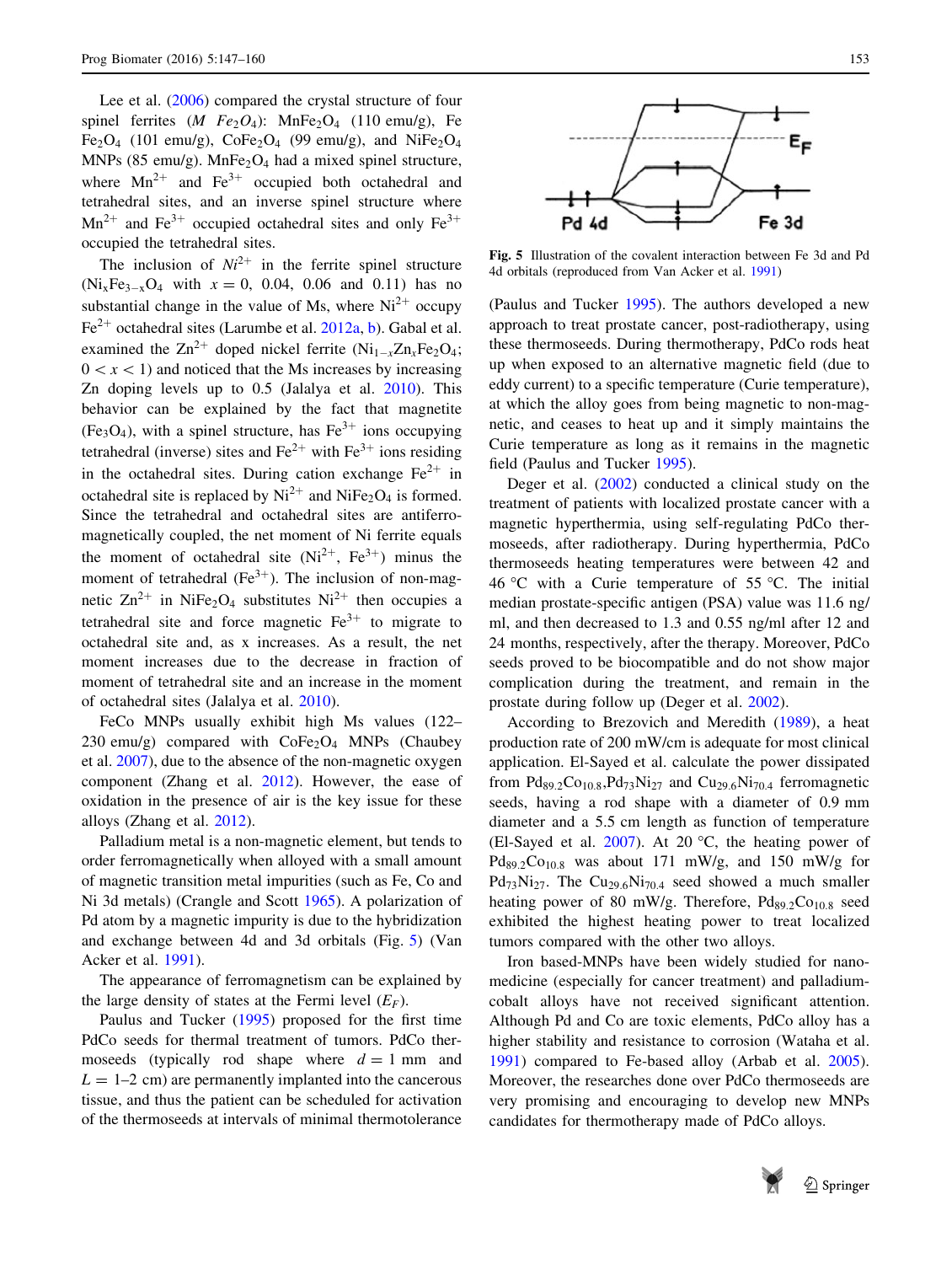#### Nanotoxicity of biomaterials

Considering the wide preclinical and clinical applications of magnetic iron oxide NPs in nanomedicine, it is crucial to understand the potential nanotoxicity associated with exposure to these NPs and especially the physiological effects produced by the surface coatings used for functionality.

The work of Pisanic et al. ([2007\)](#page-13-0) showed that the intracellular delivery of 0.15–15 mm of iron oxide (Fe<sub>2</sub>O<sub>3</sub>) NPs may adversely affect cell function and results in a dose-dependent diminishing viability and capacity of PC12 cells (rat pheochromocytoma cell line) to differentiate, in response to nerve growth factor.

In fact, uncoated iron oxide NPs have a low solubility that can lead to their precipitation and a high rate of agglomeration under physiological conditions (Lei et al. [2013\)](#page-12-0). Coating these NPs aims to stabilize their surfaces against agglomeration and dissolution, and allows the grafting of biomolecules (such as antibodies and drugs) (Sadeghiani et al. [2005](#page-13-0)). However, the type of surfacecoating materials is important to determine the toxicity of coated NPs.

The cytotoxic potential of iron oxide NPs with a range of surface coatings has been extensively investigated. Hilger et al. ([2003\)](#page-12-0) estimated the cytotoxic potential of cationic/anionic coated magnetite  $(F_{e3}O_4)$  nanoparticles by measuring the succinate dehydrogenase activity in human adenocarcinoma cells (BT-20). Cationic particles showed to induce the strongest decrease in cell survival rates of BT-20 cells  $(0 \pm 0)$  after incubation for 72 h) for a concentration of 20 ng/cell. This is due to some strong electrostatic bindings to cellular membranes. On the other hand, Berry et al. ([2003\)](#page-11-0) found that dextran-coated iron oxide NPs could induce cell death and reduce proliferation of human fibroblasts during internalization. Significant membrane disruptions were observed in fibroblasts cells, including possible apoptosis and aberrations in cell morphology, causing decreases in cells motility (Berry et al. [2004\)](#page-11-0).

Recent studies show that  $Fe<sub>3</sub>O<sub>4</sub>$  NPs can affect the cellular functionality by altering the level of transferrin receptor expression and can change the cellular proliferation capacity by altering the expression of cyclins and cyclin-dependent kinases in cell cycle (Schäfer et al. [2007](#page-13-0); Huang et al. [2009](#page-12-0)). Moreover, researchers are finding evidence that  $Fe<sub>3</sub>O<sub>4</sub>$  NPs exposure can produce mutagenic effects including: chromosomal aberrations, DNA strand breakage, oxidative DNA damage and mutations (Koedrith et al. [2014](#page-12-0)). Other research has reported that the excess of iron exposure has been found to cause elevated ROS generation through the Fenton reaction, resulting in



oxidative stress that damages DNA, lipids and proteins, consequently resulting in carcinogenesis (Toyokuni [1996](#page-13-0)). These findings confirm previous reports that the presence of intracellular Fe3O4 nanoparticle constructs can result in significant changes in cell behavior and viability (Buyukhatipoglu and Clyne [2011](#page-11-0)).

Upon administration into tumor tissue, MNPs interact with blood components, where thousands of biomolecules compete for limited space on an NP surface (Cedervall et al. [2007](#page-11-0)), due to van der Waal's interactions, electrostatic interactions, hydrogen bonding and/or hydrophobic interactions (Hlady and Buijs [1996\)](#page-12-0). As a result, MNPs acquire a dynamic exchange plasma proteins layer, socalled 'corona' (Cedervall et al. [2007](#page-11-0)), in which competitive displacement of earlier adsorbed proteins by other proteins with stronger binding affinities takes place and is referred to as 'Vroman Effect' (Hirsh et al. [2013](#page-12-0)). Thus, the identity, organization and residence time of these proteins determine the way cells interact with NPs (Cedervall et al. [2007](#page-11-0)). Moreover, the adsorbed proteins identity and their total amount showed to be strongly dependent on the particle surface chemistry (like surface composition, charge, topography and area) (Hlady and Buijs [1996](#page-12-0)).

Studies show that plasma proteins, including immunoglobulins and complement proteins, once adsorbed to NPs surfaces it target the particles as pathogens for clearance (called 'opsonization') by the reticulo-endothelial system and mononuclear phagocytic system (Ehrenberg et al. [2009](#page-11-0)). In fact, the immune system may recognize the proteins as native or as foreign pathogen depending on whether the proteins bind or not to immune cells receptors. Following proteins adsorption, platelets cells adhesion and activation on NPs may occur via interaction of adhesion receptors with the adsorbed blood proteins such as fibrinogen, fibronectin, vitronectin, and the von Willebrand factor (Nygren et al. [1995](#page-13-0); Elam and Nygren [1992](#page-11-0)). As a result, inflammatory cells (primary polymorphonuclear leukocytes) migrate from the blood toward the NPs, triggered by chemoattractants released from activated cells (Franz et al. [2011\)](#page-12-0). Inflammatory cells' adsorption over the protein-coated NPs surface, due to protein ligands of integrins, leads to an acute or chronic inflammation (Nimeri et al. [2002\)](#page-13-0).

The concept of inert biomaterials points out the need of strategies for improving implant integration, to avoid foreign body reactions. It was shown that when macrophages are cultured on surface-modified polymers displaying hydrophobic, hydrophilic and/or ionic chemistries, they change their protein expression profiles and cytokine/chemokine responses (Dinnes et al. [2007\)](#page-11-0). Consequently, current studies in the design of such biomaterials include passive modulation of the surface chemistry, to limit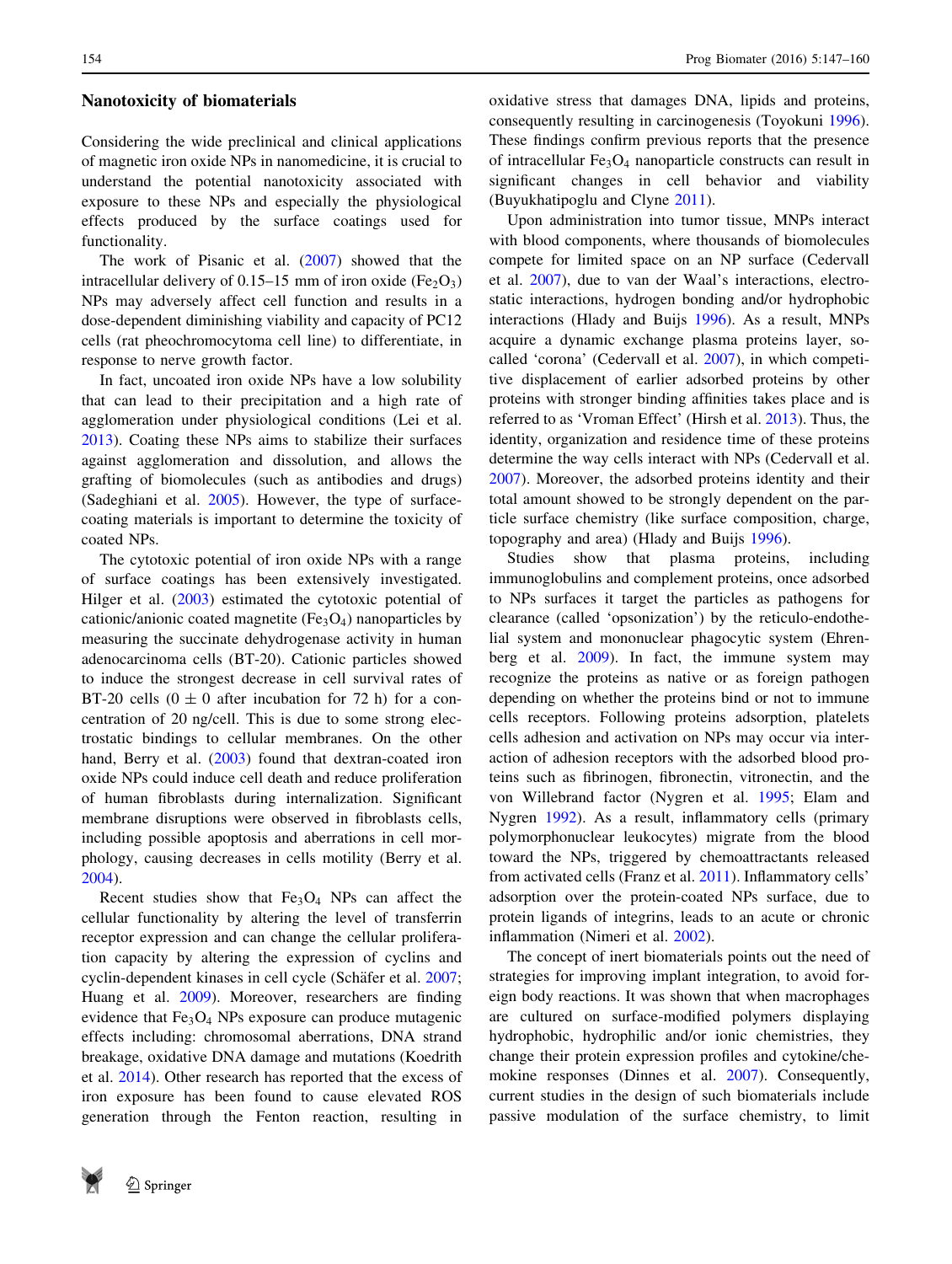<span id="page-9-0"></span>immune responses. For example, polyethylene glycol (PEG)-modified surface reduces protein adsorption due to its sterically hindered and hydrophilic coating (Torchilin and Papisov [1994](#page-13-0)), and this leads to more blood circulation of PEG-coated NPs. On the other side, functionalization of the surface with bioactive molecule such as adhesion sites (Kao and Lee [2001](#page-12-0)), anti-inflammatory drugs (Franchimont et al. [2002\)](#page-12-0) and growth factors (Barrientos et al. [2008\)](#page-11-0) is also a very interesting strategy for modulating or suppressing inflammatory responses.

MNPs can induce toxicity, not only by activating cells in a direct way as discussed above, but also indirectly by excessive tissue accumulation of free metal ions (Weir et al. [1984](#page-13-0)). It was shown that reactive oxygen species (ROS) are generated by the cells as a result of leached ions after exposure to an acidic environment, such as lysosomes (pH 4.5) (Albrecht et al. [2004](#page-11-0)). In general, most cells can tolerate a certain amount of ROS, whereas higher levels of ROS persist over a longer time and may result in cell damage and subsequent induction of toxic effects (Wang et al. [2007](#page-13-0)). Since the toxicity of the NPs is affected by the level of induced ROS, the surface must be stable against degradation to limit the quantity of free metal ions.

Potential (Eh)-pH diagram or Pourbaix diagram is essential to investigate the thermodynamic of material corrosion, by monitoring the regions of potential and pH where the metal is: unreacted (region of immunity), protected by a surface film of an oxide or a hydroxide (region of passivity) or dissolved (region of corrosion) (McCafferty [2010\)](#page-12-0). Figure 6 shows the Pourbaix diagram for both iron and palladium elements in water containing fluoride ions (Villicaña et al. [2007](#page-13-0)). According to the diagram, iron will corrode and produce Fe(II) and/or Fe(III) at potential zero and at pH below 6, whereas palladium remains unreacted under these conditions. This difference in stability is due to the higher reactivity of iron towards oxidation ( $\vec{E}_{Fe(II)/Fe}^{\degree} = -0.44$  V;  $E_{Fe(III)/Fe}^{\circ} = -0.04 \text{ V},$  compared with palladium  $(E_{Pd(II)/Pd}^{\circ} = +0.915 \text{ V})$ . Moreover, iron forms a porous oxide layer when exposed to water or air (Hill and Holman [2000\)](#page-12-0), and consequently anodic (iron)/cathodic (iron oxide) sites created at the surface trigger the process of corrosion.

The reactivity of iron towards oxidation reveals the toxicity of uncoated IONPs (Pisanic et al. [2007](#page-13-0)), and suggests more study into the biocompatibility of the coatings on the long term (Hilger et al. [2003](#page-12-0)). The most important source of toxicity of IONPs is described by 'Fenton' and 'Fenton like' reactions (Eqs. (16) and (17a, 17b), respectively) (Salgado et al. [2013\)](#page-13-0), in which the Fe(II) or Fe(III) reacts with  $H_2O_2$  to produce ROS species.  $E_0(II) + H_2O_2 \rightarrow E_2(III) + HO^* + HO^-$ 

$$
Fe(H) + H_2O_2 \rightarrow Fe(HI) + HO^+ + HO^-
$$
  

$$
k = 76 \text{ M}^{-1}\text{s}^{-1}
$$
 (16)



Fig. 6 Pourbaix diagram showing iron and palladium species and water stability region (reproduced from Villicaña et al. [2007\)](#page-13-0)

$$
Fe(III) + H2O2 \rightarrow Fe(II) + HO2* + H+
$$
 (17a)

$$
Fe(III) + HO_2^* \to Fe(II) + O_2 + H^+
$$
  

$$
b = 0.01 \text{ M}^{-1} \text{s}^{-1}
$$
 (17b)

 $k = 0.01 \text{ M}^{-1}\text{s}$ 

Free ROS species exhibit a lack of specificity with which they react (Pryor [1976](#page-13-0)), and this makes the study of the oxidative mechanism in the toxicity of iron ions very complex (Stohs and Bagchi [1995\)](#page-13-0). However, ROS interactions with biological components have been classified into three types of reactions: electron transfer, radical addition and atom abstraction, and identified to cause cell damage (Moslen and Smith [1992](#page-12-0)).

The toxicity of Pd, Co pure metal and  $Pd_{43}Co_{57}$  alloy was tested in vitro for dental casting (Kawata et al. [1981](#page-12-0)). It was shown that the cells multiply in the presence of Pd as much as those for the control, and keep their natural form. Whereas in the presence of Co, the cells degenerate with time and approaches zero at 72 h of incubation due to the cytoplasmic shrinkage and blister formation. On the other hand, the binary alloy  $Pd_{43}Co_{57}$  enhances the cells growth and morphology compared with pure Co, showing a monotonically increase of cell multiplication like the control. These results indicate that the toxicity of Co may be avoided when alloyed with Pd.

The corrosion of the binary alloy  $Pd_{80,8}Co_{19,2}$  in synthetic saliva (Goehlich and Marek [1990\)](#page-12-0) produces a selective dissolution of the less noble components 'Co' on the surface of the alloy, leaving a Pd-enriched layer on the surface. The results of corrosion are in accordance with that of toxicity, the safety of a biomaterial largely dependent on its corrosion resistance. Therefore, pure palladium is non-toxic due to the low dissolution rate of palladium ions (Wataha and Hanks [1996](#page-13-0)), while pure Co is not stable and thus releases toxic cobalt ions.

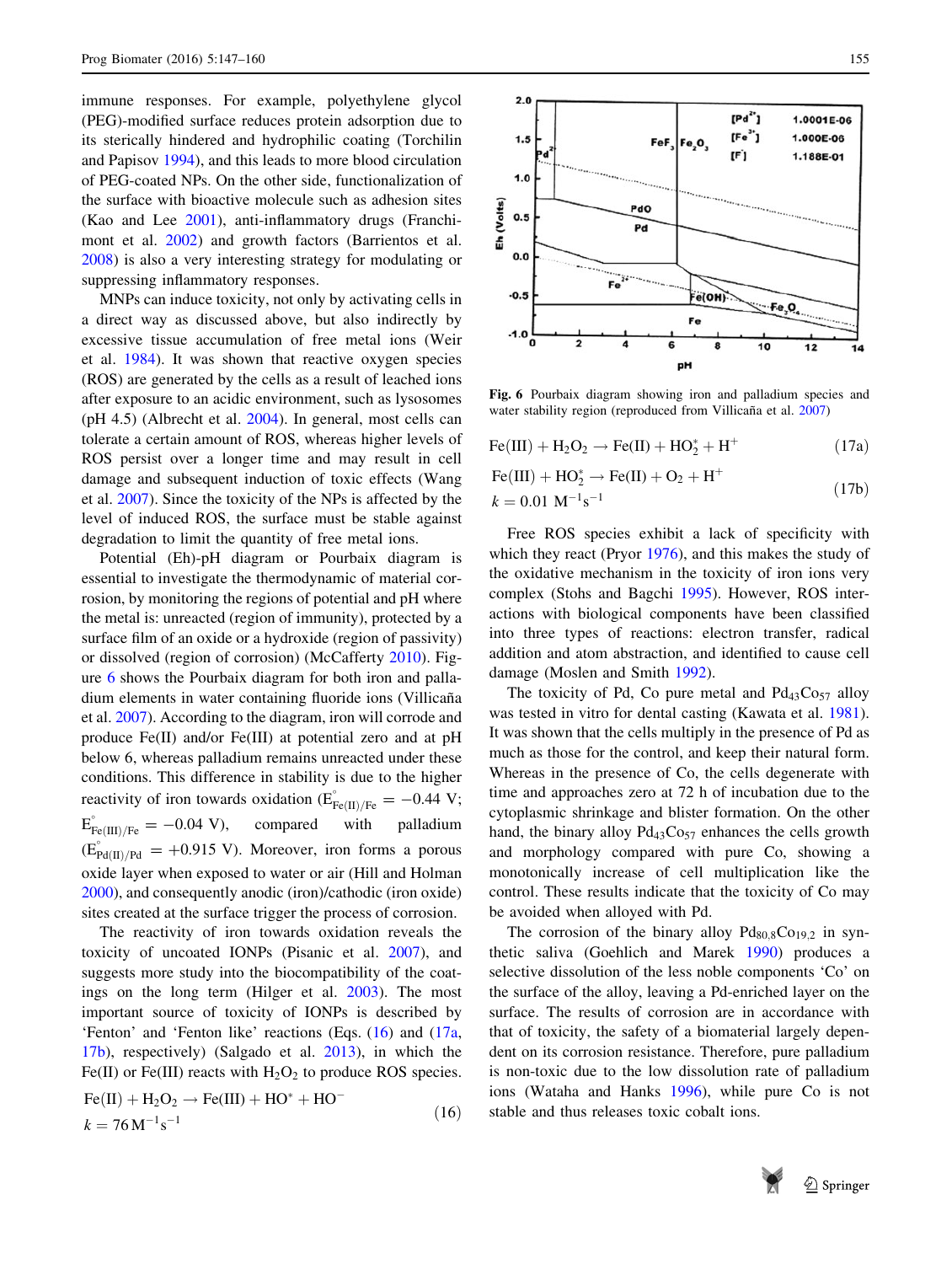Despite belonging to essential trace elements of the human body, the accumulation of cobalt ions is genotoxic and may cause induce necrosis with inflammatory response (Donaldsaon and Beyersmann [2005\)](#page-11-0). The oral median lethal dose  $(LD_{50})$  for soluble Co salts has been estimated to be between 150 and 500 mg/kg body weight (Donaldsaon and Beyersmann [2005\)](#page-11-0). Further, very low doses of Pd are sufficient to cause allergic reactions in susceptible individuals (Kielhorn et al.  $2002$ ). Oral  $LD_{50}$  of palladium oxide is about 4.9 g/kg body weight (Nordberg et al. [2014](#page-13-0)). Also high concentrations of Pd ions are capable of eliciting a series of cytotoxic effects (Kielhorn et al. [2002](#page-12-0)).

Electrochemical corrosion test and immersion test were performed at 37 °C for  $Pd_{93.85}Co_{6.15}$  alloy sample (with a density of  $11.4$  g/cm<sup>3</sup>) in mammalian Ringer's solution (Paulus et al. [1997](#page-13-0)). The tests results showed a long-term corrosion rate of  $7.7 \times 10^{-8}$  µm/year, and a release of 0.7  $\mu$ g/l of Pd(II) with 1.8  $\mu$ g/l of Co(II) per year, indicating a significantly high corrosion resistance of PdCo compared with standard surgical implants  $(0.04 \mu m/year)$ (Paulus et al. [1997\)](#page-13-0).

According to the phase diagram of PdCo alloy (Fig. 7), a single phase solid solution of substitutional Co atoms in a Pd lattice is formed when the atomic percentage of Pd is higher than 53 %. Consequently, the corrosion behavior of the PdCo alloy will be similar to that of pure Pd. In fact, palladium remains unreacted at normal pH or even acidic environment, as stated in Pourbaix diagram (Fig. [6](#page-9-0)). Pure palladium corrodes only in extremely acidic medium, which is unlikely to occur in biological media. The selective dissolution of Co near or at the surface on the longterm is possible (Paulus et al. [1997](#page-13-0)), and as a result Codepleted layer is formed. The alloy is then likely to exhibit passivation behavior of pure palladium. An additional dissolution of cobalt may occur by volume diffusion of



Fig. 7 Phase diagram of PdCo system obtained from FactSage software (Bale et al. [2002](#page-11-0))

these less noble atoms to the surface (Pickering and Wagner [1967](#page-13-0)).

Alloying Pd and Co not only induces ferromagnetism in Pd atoms but also enhances the corrosion resistance of Co atoms, which makes this alloy a good candidate for biomedical application.

Very recently using magnetic nanoparticles for enhancing the effectiveness of ultrasonic was shown (Józefczak et al.  $2016$ ). It was indicated that the effectiveness of ultrasound (US) for medical applications can be significantly improved by using sonosensitizers like magnetic nanoparticles with mean sizes of 10–300 nm. These NPs can be more effectively heated because of additional attenuation and scattering of US. Accordingly, this can enhance the thermal effect of ultrasound (US) on the tissue by increasing US absorption. The other interesting aspect using magnetic NPs is that they are able to produce heat in the alternating magnetic field (magnetic hyperthermia). This is particularly important because it introduces synergetic application of ultrasonic and magnetic hyperthermia which can lead to a promising treatment modality. In particular, it was found that in the samples with magnetic nanoparticles, the synergetic action of ultrasounds and magnetic field allowed achieving better heating effect in comparison to the heating by either US or alternating magnetic field (AMF) alone. This synergistic effect was confirmed by specific absorption rate (SAR) values. The following SAR values were, respectively, obtained: 66 mW/g for magnetic hyperthermia, 175 mW/g for ultrasonic hyperthermia, and 375 mW/g for both methods applied simultaneously. This opens the ways to future potential investigations of better utilization of NPs and ultrasound for stand-alone magnetic hyperthermia therapy applications.

#### **Conclusions**

Magnetic NPs are frequently employed in biomedical research as drug delivery systems and/or magnetic resonance contrast agents. Nevertheless, the safety issues of these particles have not been completely solved because it is difficult to compare the cytotoxicity data since the toxic effects of NPs are influenced by many parameters (such as size distribution, surface coating, magnetic properties, etc.) (Auffan et al. [2006\)](#page-11-0). Also, numerous studies showed contradicting findings since different cell types will interact with the same particle in different ways (Barua and Rege [2009](#page-11-0)). Moreover, the lack of coherence between various research activities for establishing priorities among the research needs is one reason why a toxicological profile of these particles has not yet been well documented in the literature. Therefore, along with the expanding applications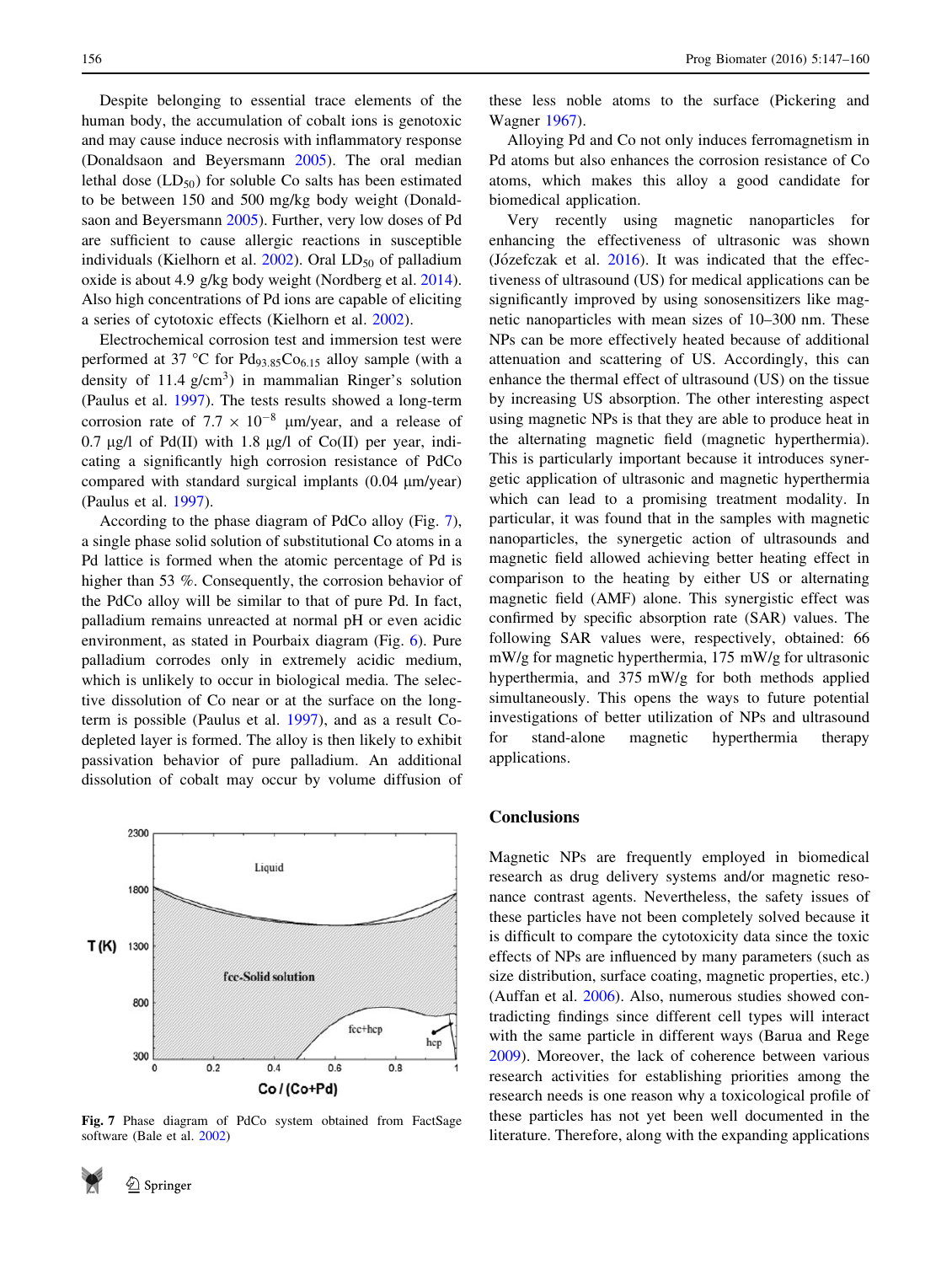<span id="page-11-0"></span>of NPs and the growing numbers of consumer products containing NPs, the release of these substances into the environment is expected, and the impact of these materials is increasing significantly (Zhu et al. [2012\)](#page-14-0).

In this study, we have reviewed the basics of magnetic properties and nanotoxicity of NPs for magnetic hyperthermia. Also, recent advances on the most used MNPs for biomedical application were discussed. From this study, it can be seen that despite its corrosion problem, iron oxide NPs have received considerable attention. However, new candidates such as PdCo NPs may have a great potential for magnetic hyperthermia due to their high corrosion resistance and good ferromagnetic behavior.

Some challenges need to be addressed on the design of novel NPs, which must meet the demands of a particular application. The elaboration of methods must be also significantly improved to assess the toxicity of NPs, such as reference biomaterials for safety testing. Synergetic approaches combining magnetic and ultrasounds properties must be also more investigated to improve the applicability of magnetic NPs for magnetic hyperthermia therapy.

Acknowledgments The authors thank the Fonds Québécois de la Recherche sur la Nature et les Technologies (FQRNT) and the Fondation Universitaire Pierre Arbour for their funding of this research.

Open Access This article is distributed under the terms of the Creative Commons Attribution 4.0 International License ([http://crea](http://creativecommons.org/licenses/by/4.0/) [tivecommons.org/licenses/by/4.0/\)](http://creativecommons.org/licenses/by/4.0/), which permits unrestricted use, distribution, and reproduction in any medium, provided you give appropriate credit to the original author(s) and the source, provide a link to the Creative Commons license, and indicate if changes were made.

## References

- Albrecht S, Claus Z, Cindy G, Manuela J, Franziska M, Tobias J, Herbert P, Tilman G (2004) Iron oxide particles for molecular magnetic resonance imaging cause transient oxidative stress in rat macrophages. Free Radic Biol Med 36:976–984. doi[:10.1016/](http://dx.doi.org/10.1016/j.freeradbiomed.2004.01.016) [j.freeradbiomed.2004.01.016](http://dx.doi.org/10.1016/j.freeradbiomed.2004.01.016)
- Arbab AS, Wilson LB, Ashari P, Jordan EK, Lewis BK, Frank JA (2005) A model of lysosomal metabolism of dextran coated superparamagnetic iron oxide (SPIO) nanoparticles: implications for cellular magnetic resonance imaging. NMR Biomed 18:383–389. doi:[10.1002/nbm.970](http://dx.doi.org/10.1002/nbm.970)
- Auffan M, Decome L, Rose J, Orsiere T et al (2006) In vitro interactions between DMSA-coated maghemite nanoparticles and human fibroblasts: a physicochemical and cyto-genotoxical study. Environ Sci Technol 40:4367–4373. doi[:10.1021/](http://dx.doi.org/10.1021/es060691k) [es060691k](http://dx.doi.org/10.1021/es060691k)
- Bale CW, Chartrand P, Degterov SA, Eriksson G, Hack K, Ben Mahfoud R, Melançon J, Pelton AD, Petersen S (2002) FactSage thermochemical software and databases. CALPHAD 26:189–228
- Barrientos S, Stojadinovic O, Golinko MS, Brem H, Tomic-Canic M (2008) Growth factors and cytokines in wound healing. Wound Repair Regen 16:585–601. doi:[10.1111/j.1524-475X.2008.](http://dx.doi.org/10.1111/j.1524-475X.2008.00410.x) [00410.x](http://dx.doi.org/10.1111/j.1524-475X.2008.00410.x)
- Barua S, Rege K (2009) Cancer-cell-phenotype-dependent differential intracellular trafficking of unconjugated quantum dots. Small 5:370–376. doi:[10.1002/smll.200800972](http://dx.doi.org/10.1002/smll.200800972)
- Berry CC, Wells S, Charles S, Curtis ASG (2003) Dextran and albumin derivatised iron oxide nanoparticles: influence on fibroblasts in vitro. Biomaterials 24:4551–4557. doi[:10.1016/](http://dx.doi.org/10.1016/S0142-9612(03)00237-0) [S0142-9612\(03\)00237-0](http://dx.doi.org/10.1016/S0142-9612(03)00237-0)
- Berry CC, Wells S, Charles S, Aitchison G, Curtis ASG (2004) Cell response to dextran-derivatised iron oxide nanoparticles post internalisation. Biomaterials 25:5405–5413. doi:[10.1016/j.bioma](http://dx.doi.org/10.1016/j.biomaterials.2003.12.046) [terials.2003.12.046](http://dx.doi.org/10.1016/j.biomaterials.2003.12.046)
- Brezovich IA, Meredith RF (1989) Practical aspects of ferromagnetic thermoseed hyperthermia. Radiol Clin North Am 27:589–602
- Buyukhatipoglu K, Clyne AM (2011) Superparamagnetic iron oxide nanoparticles change endothelial cell morphology and mechanics via reactive oxygen species formation. J Biomed Mater Res A 96:186–195. doi:[10.1002/jbm.a.32972](http://dx.doi.org/10.1002/jbm.a.32972)
- Castellanos-Rubio I, Insausti M, Gil de Muro I, Rojo T, Arias-Duque DC, Hernandez-Garrido JC, Lezama L (2015) The impact of the chemical synthesis on the magnetic properties of intermetallic PdFe nanoparticles. J Nanopart Res 17:229. doi[:10.1007/s11051-015-3042-1](http://dx.doi.org/10.1007/s11051-015-3042-1)
- Cedervall T, Lynch I, Foy M, Berggård T, Donnelly SC, Cagney G, Linse S, Dawson KA (2007) Detailed identification of plasma proteins adsorbed on copolymer nanoparticles. Angew Chem Int Ed Engl 46:5754–5756. doi[:10.1002/anie.200700465](http://dx.doi.org/10.1002/anie.200700465)
- Chaubey GS, Barcena C, Poudyal N, Rong C, Gao J, Sun S, Liu JP (2007) Synthesis and stabilization of FeCo nanoparticles. J Am Chem Soc 129:7214–7215. doi[:10.1021/ja0708969](http://dx.doi.org/10.1021/ja0708969)
- Chenga FY, Sua CH, Yanga YS, Yeha CS, Tsaib CY, Wub CL, Wuc MT, Shieh DB (2005) Characterization of aqueous dispersions of Fe3O4 nanoparticles and their biomedical applications. Biomaterials 26:729–738. doi[:10.1016/j.biomaterials.2004.03.016](http://dx.doi.org/10.1016/j.biomaterials.2004.03.016)
- Chou SW, Zhu CL, Neeleshwar S, Chen CL, Chen YY, Chen CC (2009) Controlled growth and magnetic property of FePt nanostructure: cuboctahedron, octapod, truncated cube, and cube. Chem Mater 21:4955–4961. doi:[10.1021/cm902199p](http://dx.doi.org/10.1021/cm902199p)
- Cos¸kun M, Korkmaz M, Fırat T, Jaffari GH, Shah SI (2010) Synthesis of SiO<sub>2</sub>coated Ni Fe<sub>2</sub>O<sub>4</sub> nanoparticles and the effect of SiO<sub>2</sub> shell thickness on the magnetic properties. J Appl Phys 107:09B523. doi[:10.1063/1.3359426](http://dx.doi.org/10.1063/1.3359426)
- Crangle J, Scott WR (1965) Dilute Ferromagnetic Alloys. J Appl Phys 36:921. doi:[10.1063/1.1714264](http://dx.doi.org/10.1063/1.1714264)
- Deger S, Boehmer D, Türk I, Roigas J, Budach V, Loening SA (2002) Interstitial hyperthermia using self-regulating thermoseeds combined with conformal radiation therapy. Eur Urol 42:147–153. doi[:10.1016/S0302-2838\(02\)00277-4](http://dx.doi.org/10.1016/S0302-2838(02)00277-4)
- Dinnes DL, Marcal H, Mahler SM, Santerre JP, Labow RS (2007) Material surfaces affect the protein expression patterns of human macrophages: a proteomics approach. J Biomed Mater Res A 80:895–908. doi:[10.1002/jbm.a.30967](http://dx.doi.org/10.1002/jbm.a.30967)
- Donaldsaon JD, Beyersmann D (2005) Cobalt and cobalt compounds. Ullmann's Encyclopedia of industrial chemistry. Wiley VCH, Wheinheim
- Ehrenberg MS, Friedman AE, Finkelstein JN, Oberdörster G, McGrath JL (2009) The influence of protein adsorption on nanoparticle association with cultured endothelial cells. Biomaterials 30:603–610. doi[:10.1016/j.biomaterials.2008.09.050](http://dx.doi.org/10.1016/j.biomaterials.2008.09.050)
- Elam JH, Nygren H (1992) Adsorption of coagulation proteins from whole blood on to polymer materials: relation to platelet activation. Biomaterials 13:3–8. doi[:10.1016/0142-9612\(92\)90086-4](http://dx.doi.org/10.1016/0142-9612(92)90086-4)
- El-Sayed AH, Mekawy M, EI-Gendy AA, EI-Sayed NI, Aly AA (2007) Magnetization measurements of PdNi, PdCo and CuNi ferromagnetic thermoseeds. Int J Pure Appl Phys 3:155–162
- Fannin PC, Charles SW (1991) Measurement of the Neel relaxation of magnetic particles in the frequency range 1 kHz to 160MHz. J Phys D Appl Phys 24:76–77. doi[:10.1088/0022-3727/24/1/013](http://dx.doi.org/10.1088/0022-3727/24/1/013)

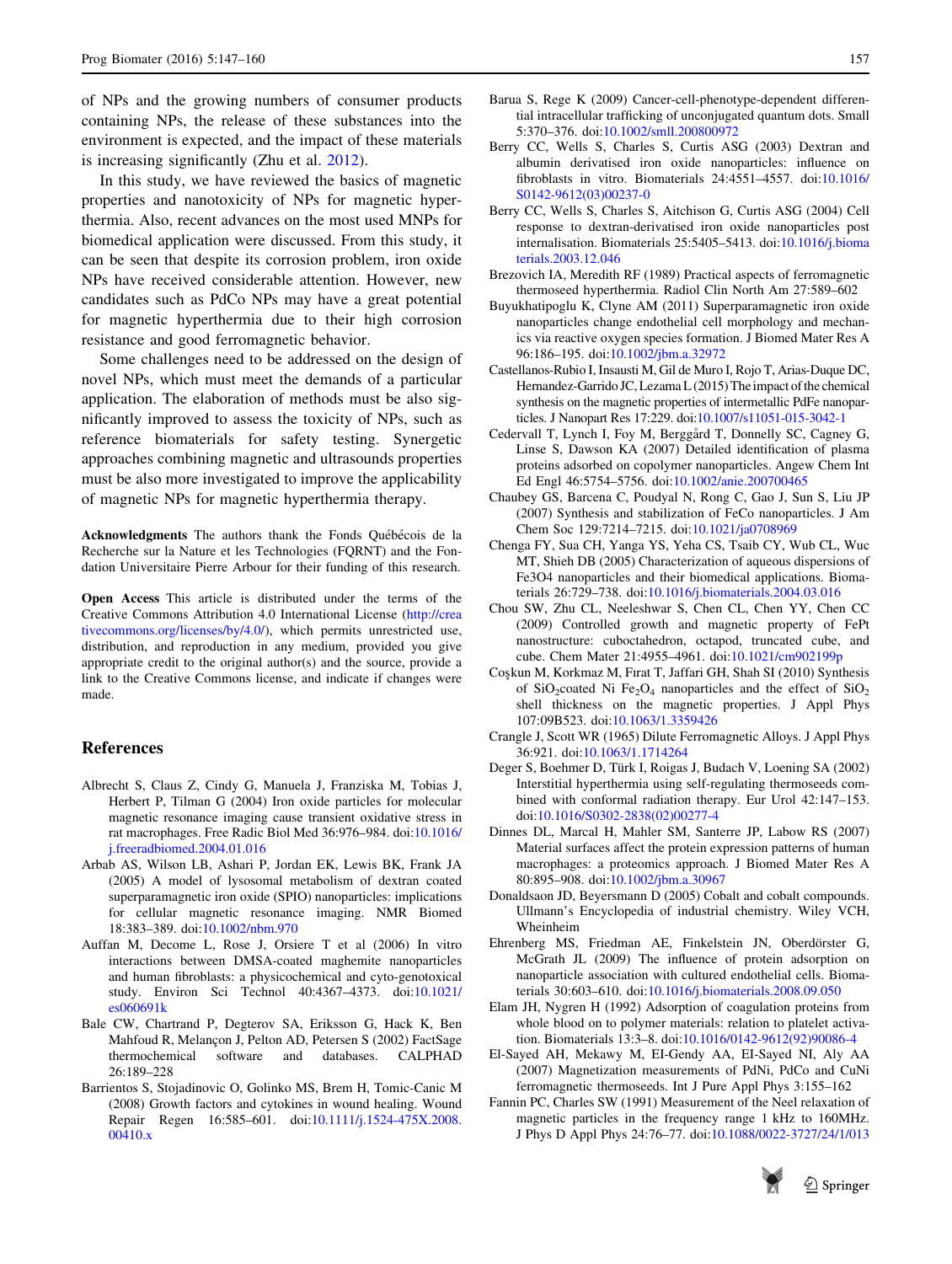- <span id="page-12-0"></span>Fannin PC, Skaife BKP, Charles SW (1993) Relaxation and resonance in ferrofluids. J Magn Magn Mater 122:159–163. doi[:10.1016/0304-8853\(93\)91063-D](http://dx.doi.org/10.1016/0304-8853(93)91063-D)
- Fantechi E, Campo G, Carta D, Corrias A, Fernandez C, Gatteschi D, Innocenti C, Pineider F, Rugi F, Sangregorio C (2012) Exploring the effect of Co doping in fine maghemite nanoparticles. J Phys Chem C 116:8261–8270. doi[:10.1021/jp300806j](http://dx.doi.org/10.1021/jp300806j)
- Franchimont D, Kino T, Galon J, Meduri GU, Chrousos G (2002) Glucocorticoids and inflammation revisited: the state of the art. NIH clinical staff conference. Neuroimmunomodulation 10:247–260. doi:[10.1159/000069969](http://dx.doi.org/10.1159/000069969)
- Franz S, Rammelt S, Scharnweber D, Simon JC (2011) Immune responses to implants—a review of the implications for the design of immunomodulatory biomaterials. Biomaterials 32:6692–6709. doi[:10.1016/j.biomaterials.2011.05.078](http://dx.doi.org/10.1016/j.biomaterials.2011.05.078)
- Goehlich V, Marek M (1990) Corrosion behavior of Pd-Cu and PdCo alloys in synthetic saliva. Dent Mater 6:103–110. doi[:10.1016/](http://dx.doi.org/10.1016/S0109-5641(05)80039-9) [S0109-5641\(05\)80039-9](http://dx.doi.org/10.1016/S0109-5641(05)80039-9)
- Grief AD, Richardson G (2005) Mathematical modelling of magnetically targeted drug delivery. J Magn Magn Mater 293:455–463. doi[:10.1016/j.jmmm.2005.02.040](http://dx.doi.org/10.1016/j.jmmm.2005.02.040)
- Guardia P, Batlle-Brugal B, Roca A, Iglesias O, Morales M, Serna CJ, Labarta A, Batlle X (2007) Surfactant effects in monodisperse magnetite nanoparticles of controlled size. J Magn Magn Mater 316:756–758. doi:[10.1016/j.jmmm.2007.03.085](http://dx.doi.org/10.1016/j.jmmm.2007.03.085)
- He X, Shi H (2012) Size and shape effects on magnetic nanoparticles. Particuology 10:497–502. doi:[10.1016/j.partic.2011.11.011](http://dx.doi.org/10.1016/j.partic.2011.11.011)
- Hilger I, Fruhauf S, Linss W, Hiergeist R, Andra W, Hergt R et al (2003) Cytotoxicity of selected magnetic fluids on human adenocarcinoma cells. J Magn Magn Mater 261:7–12. doi:[10.](http://dx.doi.org/10.1016/S0304-8853(01)00258-X) [1016/S0304-8853\(01\)00258-X](http://dx.doi.org/10.1016/S0304-8853(01)00258-X)
- Hill G, Holman J (2000) Chemistry in context. Nelson Thornes, Cheltenham
- Hirsh SL, McKenzie DR, Nosworthy NJ, Denman JA, Sezerman OU, Bilek MMM (2013) The Vroman effect: competitive protein exchange with dynamic multilayer protein aggregates. Colloids Surf B Biointerf 103:395–404. doi[:10.1016/j.colsurfb.2012.10.](http://dx.doi.org/10.1016/j.colsurfb.2012.10.039) [039](http://dx.doi.org/10.1016/j.colsurfb.2012.10.039)
- Hlady V, Buijs J (1996) Protein adsorption on solid surfaces. Curr Opin Biotechnol 7:72–77. doi:[10.1016/S0958-1669\(96\)80098-X](http://dx.doi.org/10.1016/S0958-1669(96)80098-X)
- Huang D, Hsiao J, Chen Y, Chien L, Yao M (2009) The promotion of human mesenchymal stem cell proliferation by superparamagnetic iron oxide nanoparticles. Biomaterials 30:3645–3651. doi[:10.1016/j.biomaterials.2009.03.032](http://dx.doi.org/10.1016/j.biomaterials.2009.03.032)
- Jalalya M, Enayatia MH, Kamelib P, Karimzadeh F (2010) Effect of composition on structural and magnetic properties of nanocrystalline ball milled  $Ni(1 - x)Zn(x)Fe2O4$  ferrite. Phys B Condens Matter 405:507–512. doi:[10.1016/j.physb.2009.09.044](http://dx.doi.org/10.1016/j.physb.2009.09.044)
- Józefczak A, Kaczmarek K, Hornowski T, Kubovčíková M, Rozynek Z, Timko M, Skumiel A (2016) Magnetic nanoparticles for enhancing the effectiveness of ultrasonic hyperthermia. Appl Phys Lett 108:263701. doi:[10.1063/1.4955130](http://dx.doi.org/10.1063/1.4955130)
- Jun YW, Seo JW, Cheon J (2008) Nanoscaling laws of magnetic nanoparticles and their applicabilities in biomedical sciences. Acc Chem Res 41:179–189. doi:[10.1021/ar700121f](http://dx.doi.org/10.1021/ar700121f)
- Kao WJ, Lee D (2001) In vivo modulation of host response and macrophage behavior by polymer networks grafted with fibronectin-derived biomimetic oligopeptides: the role of RGD and PHSRN domains. Biomaterials 22:2901–2909. doi[:10.1016/](http://dx.doi.org/10.1016/S0142-9612(01)00037-0) [S0142-9612\(01\)00037-0](http://dx.doi.org/10.1016/S0142-9612(01)00037-0)
- Kawata Y, Shiota M, Tsutsui H, Yoshida Y, Sasaki H, Kinouchi Y (1981) Cytotoxicity of PdCo dental casting ferromagnetic alloys. J Dent Res 60:1403–1409
- Khandhar AP, Ferguson MR, Simon JA, Krishnan KM (2011) Tailored magnetic nanoparticles for optimizing magnetic fluid

hyperthermia. J Biomed Mater Res A 100:728–737. doi[:10.1002/](http://dx.doi.org/10.1002/jbm.a.34011) [jbm.a.34011](http://dx.doi.org/10.1002/jbm.a.34011)

- Kielhorn J, Melber C, Keller D, Mangelsdorf I (2002) Palladium—a review of exposure and effects to human health. Int J Hyg Environ Health 205:417–432. doi:[10.1078/1438-4639-00180](http://dx.doi.org/10.1078/1438-4639-00180)
- Kodama RH, Berkowitz AE, McNiff EJ, Foner S (1996) Surface spin disorder in  $NiFe<sub>2</sub>O<sub>4</sub>$  nanoparticle. Phys Rev Lett 77:394-397. doi[:10.1103/PhysRevLett.77.394](http://dx.doi.org/10.1103/PhysRevLett.77.394)
- Koedrith P, Boonprasert R, Kwon JY, Kim I (2014) Recent toxicological investigations of metal or metal oxide nanoparticles in mammalian models in vitro and in vivo: DNA damaging potential, and relevant physicochemical characteristics. J Biochem Mol Toxicol 10:107–126. doi:[10.1007/s13273-014-](http://dx.doi.org/10.1007/s13273-014-0013-z) [0013-z](http://dx.doi.org/10.1007/s13273-014-0013-z)
- Kolhatkar AG, Jamison AC, Litvinov D, Willson RC, Lee TR (2013) Tuning the magnetic properties of nanoparticles. Int J Mol Sci 14:15997–16009. doi:[10.3390/ijms140815977](http://dx.doi.org/10.3390/ijms140815977)
- Krishnan KM (2010) Biomedical nanomagnetics: a spin through possibilities in imaging, diagnostics, and therapy. IEEE Trans Magn 46:2523–2558. doi:[10.1109/TMAG.2010.2046907](http://dx.doi.org/10.1109/TMAG.2010.2046907)
- Larumbe S, Gomez-Polo C, Perez-Landazabal J, Pastor JMJ (2012a) Effect of a SiO<sub>2</sub> coating on the magnetic properties of Fe<sub>3</sub>O<sub>4</sub> nanoparticles. J Phys Condens Matter 24:1–6. doi:[10.1088/0953-](http://dx.doi.org/10.1088/0953-8984/24/26/266007) [8984/24/26/266007](http://dx.doi.org/10.1088/0953-8984/24/26/266007)
- Larumbe S, Gómez-Polo C, Pérez-Landazábal JI, García-Prieto A, Alonso J, Fdez-Gubieda ML, Cordero D, Gómez J (2012b) Ni doped Fe3O4 magnetic nanoparticles. J Nanosci Nanotechnol 12:1–9. doi:[10.1166/jnn.2012.5769](http://dx.doi.org/10.1166/jnn.2012.5769)
- Laurent S, Dutz S, Häfeli UO, Mahmoudi M (2011) Magnetic fluid hyperthermia: focus on superparamagnetic iron oxide nanoparticles. Adv Colloid Interface Sci 166:8–23. doi[:10.1016/j.cis.](http://dx.doi.org/10.1016/j.cis.2011.04.003) [2011.04.003](http://dx.doi.org/10.1016/j.cis.2011.04.003)
- Lee JH, Huh YM, Jun YW, Seo JW, Jang JT, Song HT, Kim S, Cho EJ, Yoon HG, Suh JS, Cheon J (2006) Artificially engineered magnetic nanoparticles for ultra-sensitive molecular imaging. Nat Med 13:95–99. doi:[10.1038/nm1467](http://dx.doi.org/10.1038/nm1467)
- Lee JH, Jang JT, Choi JS, Moon SH, Noh SH, Kim JW, Kim JG, Kim IS, Park KI, Cheon J (2011) Exchange-coupled magnetic nanoparticles for efficient heat induction. Nat Nanotechnol 6:418–422. doi:[10.1038/nnano.2011.95](http://dx.doi.org/10.1038/nnano.2011.95)
- Lei L, Ling-Ling J, Yun Z, Gang L (2013) Toxicity of superparamagnetic iron oxide nanoparticles: research strategies and implications for nanomedicine. Chin Phys B 22:127503. doi[:10.1088/1674-1056/22/12/127503](http://dx.doi.org/10.1088/1674-1056/22/12/127503)
- Luis F, Bartolome F, Petroff F, Bartolome J, Garcia LM, Deranlot C, Jaffres H, Martinez MJ, Bencok P, Wilhelm F, Rogalev A, Brookes NB (2006) Tuning the magnetic anisotropy of Co nanoparticles by metal capping. Europhys Lett 76:142–148. doi[:10.1209/epl/i2006-10242-2](http://dx.doi.org/10.1209/epl/i2006-10242-2)
- Martel S (2015) Magnetic nanoparticles in medical nanorobotics. J Nanopart Res 17:75. doi:[10.1007/s11051-014-2734-2](http://dx.doi.org/10.1007/s11051-014-2734-2)
- McCafferty E (2010) Thermodynamics of corrosion: pourbaix diagrams. Introduction to corrosion science. Springer, New York, pp 95–117
- Mody VV, Singh A, Wesley B (2013) Basics of magnetic nanoparticles for their application in the field of magnetic fluid hyperthermia. Eur J Nanomed 5:11–21. doi[:10.1515/ejnm-](http://dx.doi.org/10.1515/ejnm-2012-0008)[2012-0008](http://dx.doi.org/10.1515/ejnm-2012-0008)
- Montferrand C, Hu L, Milosevic I, Russier V, Bonnin D, Motte L, Brioude A, Lalatonne Y (2013) Iron oxide nanoparticles with sizes, shapes and compositions resulting in different magnetization signatures as potential labels for multiparametric detection. Acta Biomater 9:6150–6157. doi[:10.1016/j.actbio.2012.11.025](http://dx.doi.org/10.1016/j.actbio.2012.11.025)
- Moslen MT, Smith CV (1992) Free radical mechanisms of tissue injury. CRC Press, Florida

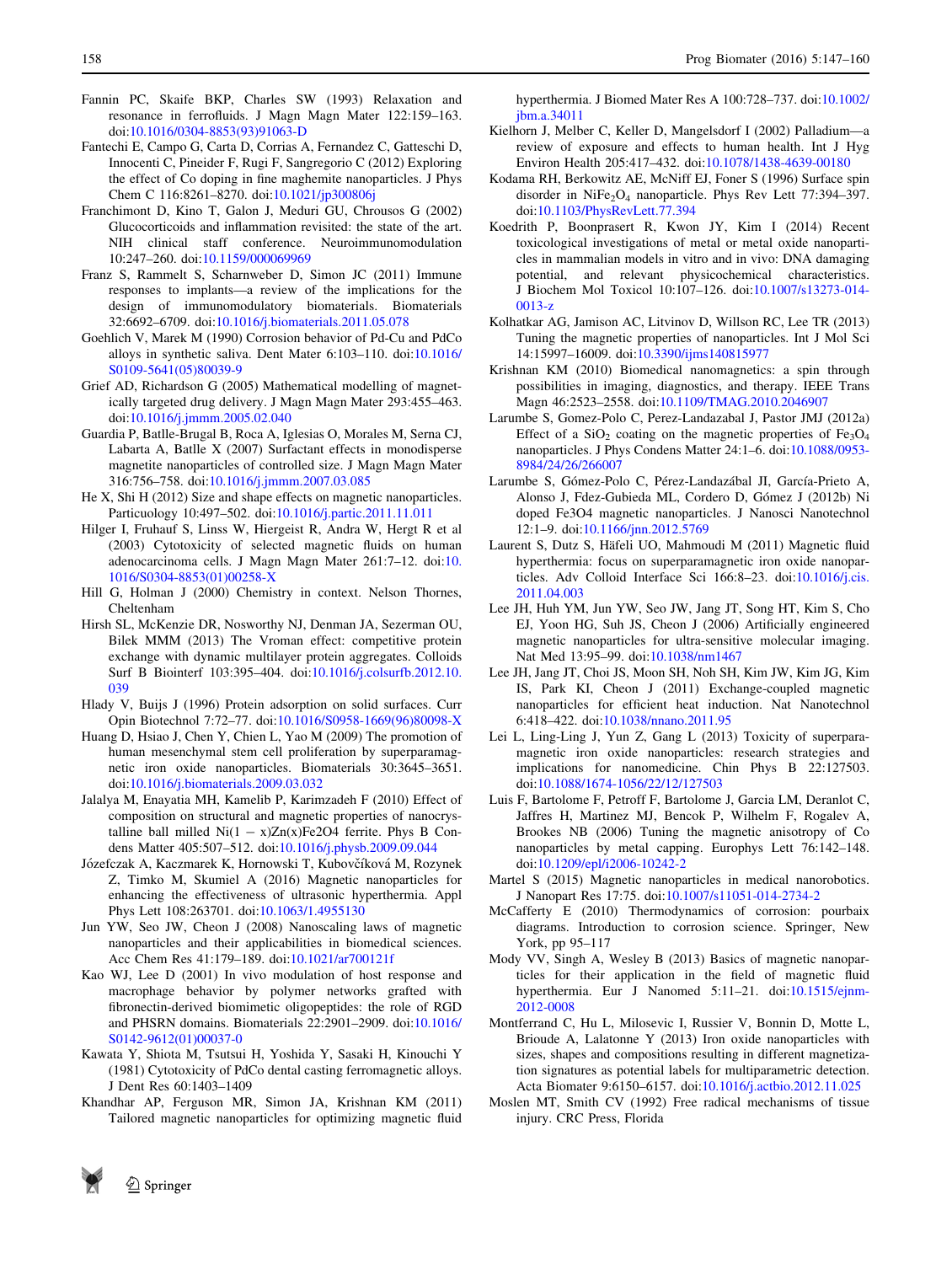- <span id="page-13-0"></span>Murray AR, Kisin E, Inman A, Young SH, Muhammed M, Burks T, Uheida A, Tkach A, Waltz M, Castranova V, Fadeel B, Kagan VE, Riviere JE, Monteiro-Riviere N, Shvedova AA (2013) Oxidative stress and dermal toxicity of iron oxide nanoparticles in vitro. Cell Biochem Biophys 67:461–476. doi[:10.1007/](http://dx.doi.org/10.1007/s12013-012-9367-9) [s12013-012-9367-9](http://dx.doi.org/10.1007/s12013-012-9367-9)
- Nimeri G, Öhman L, Elwing H, Wetterö J, Bengtsson T (2002) The influence of plasma proteins and platelets on oxygen radical production and F-actin distribution in neutrophils adhering to polymer surfaces. Biomaterials 23:1785–1795. doi[:10.1016/](http://dx.doi.org/10.1016/S0142-9612(01)00305-2) [S0142-9612\(01\)00305-2](http://dx.doi.org/10.1016/S0142-9612(01)00305-2)
- Noh SH, Na W, Jang JT, Lee JH, Lee EJ, Moon SH, Lim Y, Shin JS, Cheon J (2012) Nanoscale magnetism control via surface and exchange anisotropy for optimized ferromagnetic hysteresis. Nano Lett 12:3716–3721. doi:[10.1021/nl301499u](http://dx.doi.org/10.1021/nl301499u)
- Nordberg GF, Fowler BA, Nordberg M (2014) Handbook on the toxicology of metals. San Diego, USA
- Nygren H, Braide M, Karlsson C (1995) Protein–platelet and platelet– leukocyte interaction at materials in contact with human blood. J Vac Sci Technol A 13:2613. doi:[10.1116/1.579459](http://dx.doi.org/10.1116/1.579459)
- Paulus JA, Tucker RD (1995) Cobalt palladium seeds for thermal treatment of tumors. U.S. Patent 5,429,583
- Paulus JA, Parida GR, Tucker RD, Park JB (1997) Corrosion analysis of NiCu and PdCo thermal seed alloys used as interstitial hyperthermia implants. Biomaterials 18:1609–1614. doi:[10.](http://dx.doi.org/10.1016/S0142-9612(97)00102-6) [1016/S0142-9612\(97\)00102-6](http://dx.doi.org/10.1016/S0142-9612(97)00102-6)
- Pereira C, Pereira AM, Fernandes C, Rocha M, Mendes R, Fernandez-Garcia M, Guedes A, Tavares PB, Greneche JM, Araujo JP, Freire C (2012) Superparamagnetic MFe2O4  $(M = Fe Co, Mn)$  nanoparticles: tuning the particles size and magnetic properties through a novel one-step coprecipitation route. Chem Mater 24:1496–1504. doi:[10.1021/cm300301c](http://dx.doi.org/10.1021/cm300301c)
- Pickering HW, Wagner C (1967) Electrolytic Dissolution of binary alloys containing a noble metal. J Electrochem Soc 114:698–706. doi:[10.1149/1.2426709](http://dx.doi.org/10.1149/1.2426709)
- Pisanic TR II, Blackwe JD, Shubayev VI, Fiñones RR, Jin S (2007) Nanotoxicity of iron oxide nanoparticle internalization in growing neurons. Biomaterials 28:2572–2581. doi:[10.1016/j.](http://dx.doi.org/10.1016/j.biomaterials.2007.01.043) [biomaterials.2007.01.043](http://dx.doi.org/10.1016/j.biomaterials.2007.01.043)
- Prasad NK, Rathinasamy K, Panda D, Bahadur D (2007) Mechanism of cell death induced by magnetic hyperthermia with nanoparticles of  $\gamma$ -MnxFe2–xO3 synthesized by a single step process. J Mater Chem 17:5042–5051. doi[:10.1039/B708156A](http://dx.doi.org/10.1039/B708156A)
- Pryor WA (1976) The role of free radical reactions in biological systems, in free radicals in biology. Academic Press, San Diego
- Qiang Y, Antony J, Sharma A, Nutting J, Sikes D, Meyer D (2006) Iron/iron oxide core-shell nanoclusters for biomedical applications. J Nanopart Res 8:489–496. doi:[10.1007/s11051-005-9011-](http://dx.doi.org/10.1007/s11051-005-9011-3) [3](http://dx.doi.org/10.1007/s11051-005-9011-3)
- Rittikulsittichai S, Singhana B, Bryan WW, Sarangi S, Jamison AC, Brazdeikis A, Lee TR (2013) Preparation, characterization, and utilization of multifunctional magnetic-fluorescent composites for bio-imaging and magnetic hyperthermia therapy. RSC Adv 3:7838–7849. doi:[10.1039/C3RA41002A](http://dx.doi.org/10.1039/C3RA41002A)
- Rosensweig RE (2002) Heating magnetic fluid with alternating magnetic field. J Magn Magn Mater 252:370–374. doi[:10.1016/](http://dx.doi.org/10.1016/S0304-8853(02)00706-0) [S0304-8853\(02\)00706-0](http://dx.doi.org/10.1016/S0304-8853(02)00706-0)
- Sadeghiani N, Barbosa LS, Silva LP, Azevedo RB, Morais PC, Lacava ZGM (2005) Genotoxicity and inflammatory investigation in mice treated with magnetite nanoparticles surface coated with polyaspartic acid. J Magn Magn Mater 289:466–468. doi[:10.1016/j.jmmm.2004.11.131](http://dx.doi.org/10.1016/j.jmmm.2004.11.131)
- Salgado P, Melini V, Contreras D, Moreno Y, Mansilla HD (2013) Fenton reaction driven by iron ligands. J Chil Chem Soc 58:0717–9707. doi[:10.4067/S0717-97072013000400043](http://dx.doi.org/10.4067/S0717-97072013000400043)
- Schäfer R, Kehlbach R, Wiskirchen J, Bantleon R et al (2007) Transferrin receptor upregulation: in vitro labeling of rat mesenchymal stem cells with superparamagnetic iron oxide. Radiology 244:514–523. doi[:10.1148/radiol.2442060599](http://dx.doi.org/10.1148/radiol.2442060599)
- Shevchenko EV, Talapin DV, Schnablegger H, Kornowski A, Festin O, Svedlindh P, Haase M, Weller H (2003) Study of nucleation and growth in the organometallic synthesis of magnetic alloy nanocrystals: the role of nucleation rate in size control of CoPt3 nanocrystals. J Am Chem Soc 125:9090–9101. doi[:10.1021/](http://dx.doi.org/10.1021/ja029937l) [ja029937l](http://dx.doi.org/10.1021/ja029937l)
- Shliomis MI, Stepanov VI (1990) Magnetization relaxation in ferrofluid. IEEE Conf Publ. doi:[10.1109/INTMAG.1990.734443](http://dx.doi.org/10.1109/INTMAG.1990.734443)
- Skomski R (2003) Nanomagnetics. J Phys Condens Matter 15:R841– R896
- Spaldin NA (2011) Magnetic materials: fundamentals and applications. Cambridge University Press, New York
- Stohs SJ, Bagchi D (1995) Oxidative mechanisms in the toxicity of metal ions. Free Radic Biol Med 18:321–336. doi:[10.1016/0891-](http://dx.doi.org/10.1016/0891-5849(94)00159-H) [5849\(94\)00159-H](http://dx.doi.org/10.1016/0891-5849(94)00159-H)
- Stoner EC, Wohlfarth EP (1948) A mechanism of magnetic hysteresis in heterogenous alloys. Phil Trans R Soc A 240:599–642. doi:[10.](http://dx.doi.org/10.1098/rsta.1948.0007) [1098/rsta.1948.0007](http://dx.doi.org/10.1098/rsta.1948.0007)
- Torchilin VP, Papisov M (1994) Why do polyethylene glycol-coated liposomes circulate so long? Molecular mechanism of liposome steric protection with polyethylene glycol: role of polymer chain flexibility. J Liposome Res 4:725–739. doi[:10.3109/](http://dx.doi.org/10.3109/08982109409037068) [08982109409037068](http://dx.doi.org/10.3109/08982109409037068)
- Toyokuni S (1996) Iron-induced carcinogenesis: the role of redox regulation. Free Radic Biol Med 20:553–566. doi:[10.1016/0891-](http://dx.doi.org/10.1016/0891-5849(95)02111-6) [5849\(95\)02111-6](http://dx.doi.org/10.1016/0891-5849(95)02111-6)
- Tran P, Tran T, Vo T, Lee BJ (2012a) Promising iron oxide-based magnetic nanoparticles in biomedical engineering. Arch Pharm Res 35:2045–2061. doi:[10.1007/s12272-012-1203-7](http://dx.doi.org/10.1007/s12272-012-1203-7)
- Tran PHL, Tran TTD, Vo TV, Lee BJ (2012b) Promising iron oxidebased magnetic nanoparticles in biomedical engineering. Arch Pharm Res 35:2045–2061. doi:[10.1007/s12272-012-1203-7](http://dx.doi.org/10.1007/s12272-012-1203-7)
- Van Acker JF, Weijs PJW, Fuggle JC, Horn K, Haak H, Buschow KHJ (1991) Photoemission investigation of the electronic structure of Fe-Pd and Fe-Pt alloys. Phys Rev B 43:8903. doi[:10.1103/PhysRevB.43.8903](http://dx.doi.org/10.1103/PhysRevB.43.8903)
- Villicaña M, Garnica-Romo MG, Pérez-Robles JF, Cortes JA (2007) A new process to obtain palladium as metal powders from salts: thermodynamic and kinetic study. Lat Am Appl Res 37:0327–0793
- Wang X, Perez E, Liu R, Yan LJ, Mallet RT, Yang SH (2007) Pyruvate protects mitochondria from oxidative stress in human neuroblastoma SK-N-SH cells. Brain Res 1132:1–9. doi:[10.](http://dx.doi.org/10.1016/j.brainres.2006.11.032) [1016/j.brainres.2006.11.032](http://dx.doi.org/10.1016/j.brainres.2006.11.032)
- Wataha JC, Hanks CT (1996) Biological effects of palladium and risk of using palladium in dental casting alloys. J Oral Rehabil 23:309–320. doi:[10.1111/j.1365-2842.1996.tb00858.x](http://dx.doi.org/10.1111/j.1365-2842.1996.tb00858.x)
- Wataha JC, Craig RG, Hanks CT (1991) The release of elements of dental casting alloys into cell-culture medium. J Dent Res 70:1014–1018. doi[:10.1177/00220345910700060301](http://dx.doi.org/10.1177/00220345910700060301)
- Weir MP, Gibson JF, Peters TJ (1984) Haemosiderin and tissue damage. Cell Biochem Funct 2:186–194. doi[:10.1002/cbf.](http://dx.doi.org/10.1002/cbf.290020402) [290020402](http://dx.doi.org/10.1002/cbf.290020402)
- Woo k, Hong J, Ahn JP (2005) Synthesis and surface modification of hydrophobic magnetite to processible magnetite@silica-propylamine. J Magn Magn Mater 293:177–181. doi:[10.1016/j.jmmm.](http://dx.doi.org/10.1016/j.jmmm.2005.01.058) [2005.01.058](http://dx.doi.org/10.1016/j.jmmm.2005.01.058)
- Wu W, Wu Z, Yu T, Jiang C, Kim WS (2015) Recent progress on magnetic iron oxide nanoparticles: synthesis, surface functional strategies and biomedical applications. Sci Technol Adv Mater 16:023501. doi:[10.1088/1468-6996/16/2/023501](http://dx.doi.org/10.1088/1468-6996/16/2/023501)